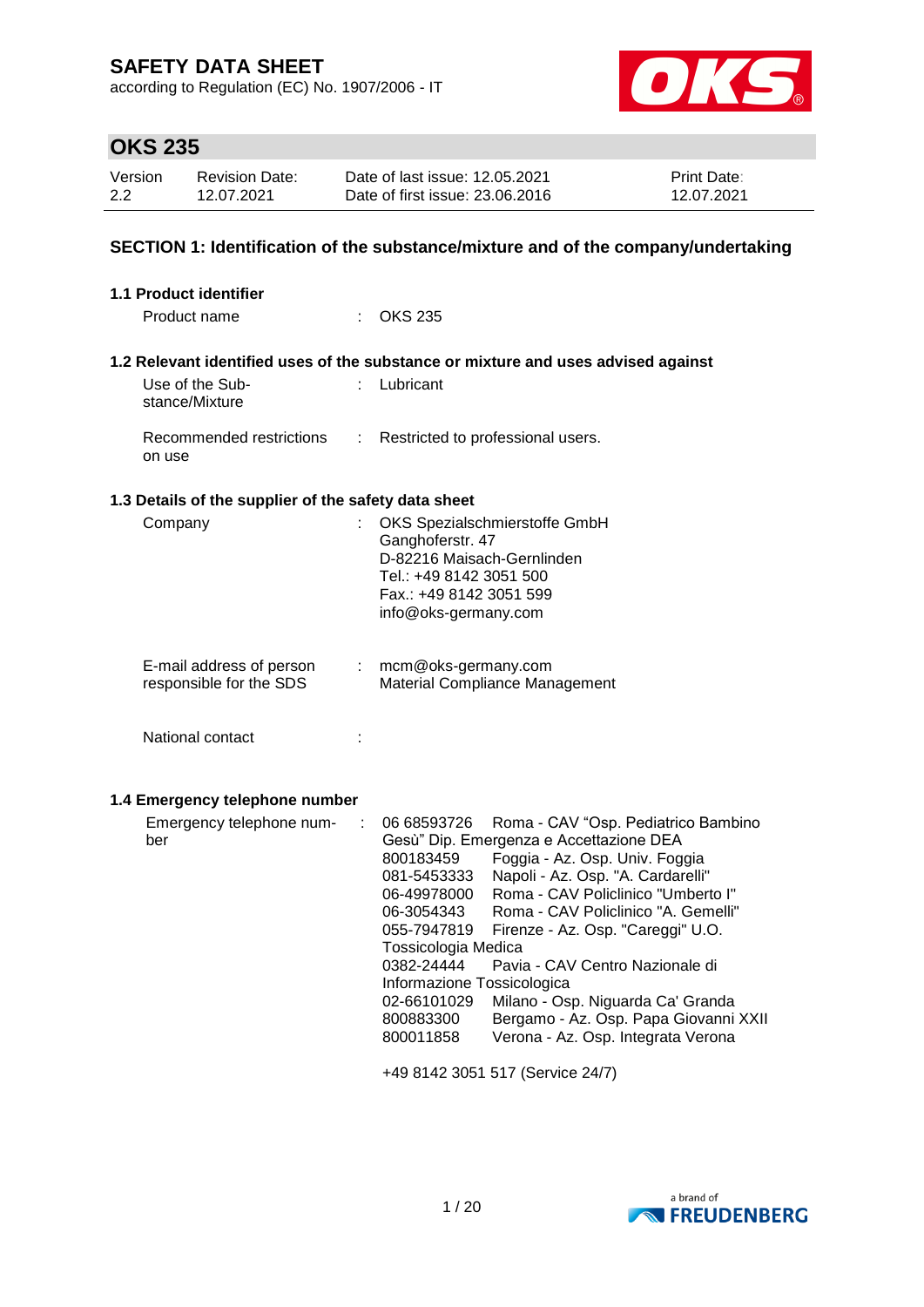according to Regulation (EC) No. 1907/2006 - IT



## **OKS 235**

| Version | <b>Revision Date:</b> | Date of last issue: 12.05.2021  | <b>Print Date:</b> |
|---------|-----------------------|---------------------------------|--------------------|
| 2.2     | 12.07.2021            | Date of first issue: 23,06,2016 | 12.07.2021         |

### **SECTION 2: Hazards identification**

#### **2.1 Classification of the substance or mixture**

### **Classification (REGULATION (EC) No 1272/2008)**

Not a hazardous substance or mixture.

### **2.2 Label elements**

### **Labelling (REGULATION (EC) No 1272/2008)**

Not a hazardous substance or mixture.

### **Additional Labelling**

EUH210 Safety data sheet available on request.

### **2.3 Other hazards**

This substance/mixture contains no components considered to be either persistent, bioaccumulative and toxic (PBT), or very persistent and very bioaccumulative (vPvB) at levels of 0.1% or higher.

### **SECTION 3: Composition/information on ingredients**

### **3.2 Mixtures**

Chemical nature : Mineral oil. Metal powder

### **Components**

| Chemical name                                                                          | CAS-No.<br>EC-No.<br>Index-No.<br>Registration number                | Classification                             | Concentration<br>limits<br>M-Factor<br><b>Notes</b> | Concentration<br>(% w/w) |
|----------------------------------------------------------------------------------------|----------------------------------------------------------------------|--------------------------------------------|-----------------------------------------------------|--------------------------|
| Kaolin, calcined                                                                       | 92704-41-1<br>296-473-8                                              | Eye Irrit.2; H319<br><b>STOT SE3; H335</b> |                                                     | $>= 1 - < 10$            |
| $2,5$ -bis $(\text{tert}$ -<br>nonyldithio)-1,3,4-<br>thiadiazole                      | 89347-09-1<br>289-493-3                                              | Aquatic Chronic3;<br>H412                  |                                                     | $>= 1 - 2.5$             |
| Substances with a workplace exposure limit :                                           |                                                                      |                                            |                                                     |                          |
| Distillates (petroleum),<br>hydrotreated heavy<br>paraffinic; Baseoil -<br>unspecified | 64742-54-7<br>265-157-1<br>649-467-00-8<br>01-2119484627-25-<br>XXXX | Not classified                             | Note L                                              | $>= 30 - 50$             |
| distillates (petroleum),                                                               | 64742-65-0                                                           | Not classified                             |                                                     | $>= 30 - 50$             |

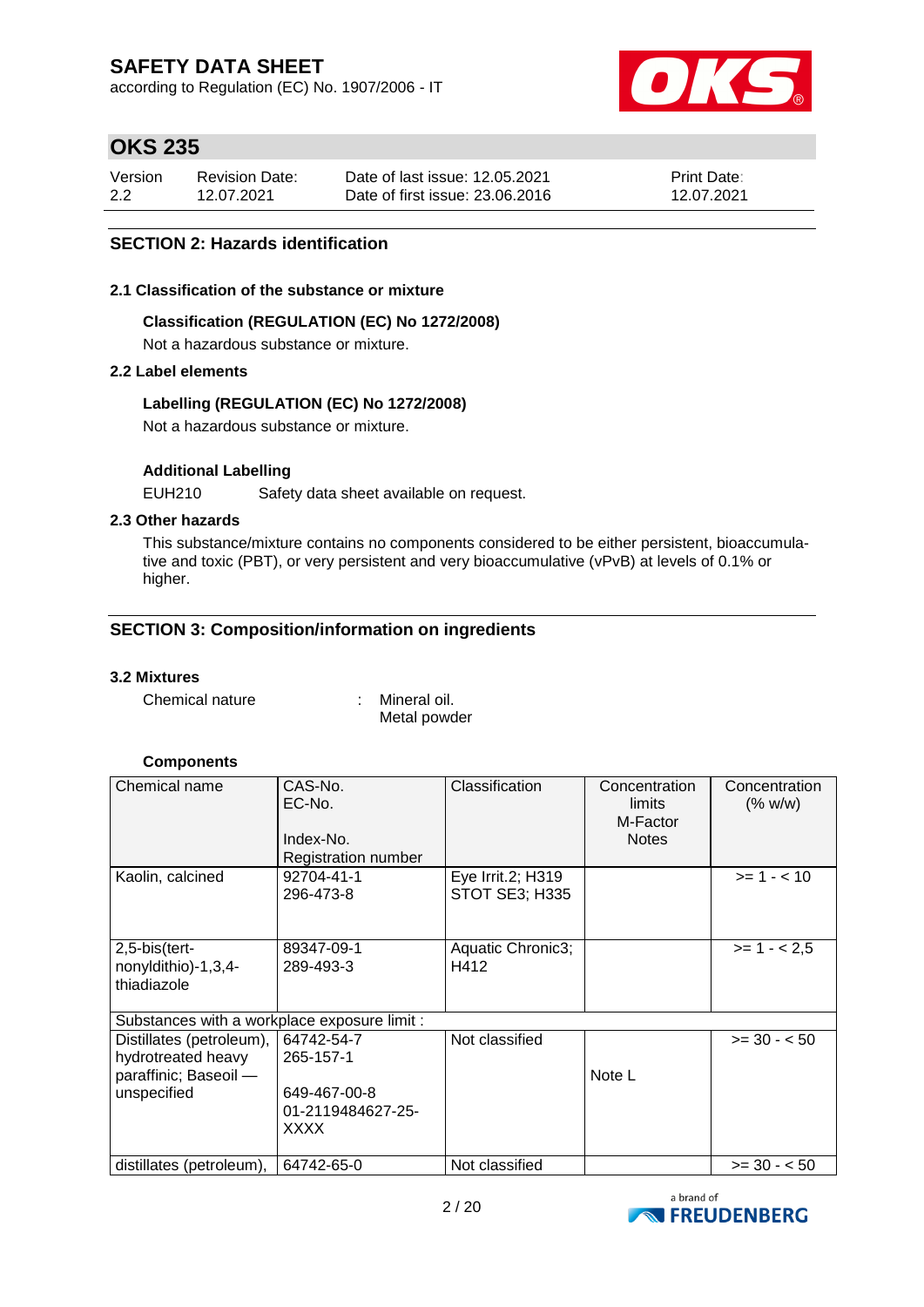according to Regulation (EC) No. 1907/2006 - IT



# **OKS 235**

| Version<br>$2.2^{\circ}$            | <b>Revision Date:</b><br>12.07.2021 |                                                                            | Date of last issue: 12.05.2021<br>Date of first issue: 23.06.2016 | Print Date:<br>12.07.2021 |               |
|-------------------------------------|-------------------------------------|----------------------------------------------------------------------------|-------------------------------------------------------------------|---------------------------|---------------|
| solvent-dewaxed<br>heavy paraffinic |                                     | 265-169-7<br>649-474-00-6<br>01-2119471299-27-<br><b>XXXX</b>              |                                                                   | Note L                    |               |
| aluminium powder<br>(stabilised)    |                                     | 7429-90-5<br>231-072-3<br>013-002-00-1<br>01-2119529243-45-<br><b>XXXX</b> | Flam. Sol.1; H228                                                 |                           | $>= 1 - < 10$ |

For explanation of abbreviations see section 16.

### **SECTION 4: First aid measures**

### **4.1 Description of first aid measures**

| If inhaled              |   | Remove person to fresh air. If signs/symptoms continue, get<br>medical attention.<br>Keep patient warm and at rest.<br>If breathing is irregular or stopped, administer artificial respira-<br>tion. |
|-------------------------|---|------------------------------------------------------------------------------------------------------------------------------------------------------------------------------------------------------|
| In case of skin contact |   | Remove contaminated clothing. If irritation develops, get med-<br>ical attention.<br>Wash off with soap and water.                                                                                   |
| In case of eye contact  |   | Rinse immediately with plenty of water, also under the eyelids,<br>for at least 10 minutes.<br>If eye irritation persists, consult a specialist.                                                     |
| If swallowed            |   | Move the victim to fresh air.<br>Do not induce vomiting without medical advice.                                                                                                                      |
|                         |   | 4.2 Most important symptoms and effects, both acute and delayed                                                                                                                                      |
| Symptoms                | ٠ | No information available.                                                                                                                                                                            |
| <b>Risks</b>            |   | None known.                                                                                                                                                                                          |
|                         |   |                                                                                                                                                                                                      |

### **4.3 Indication of any immediate medical attention and special treatment needed**

: No information available.

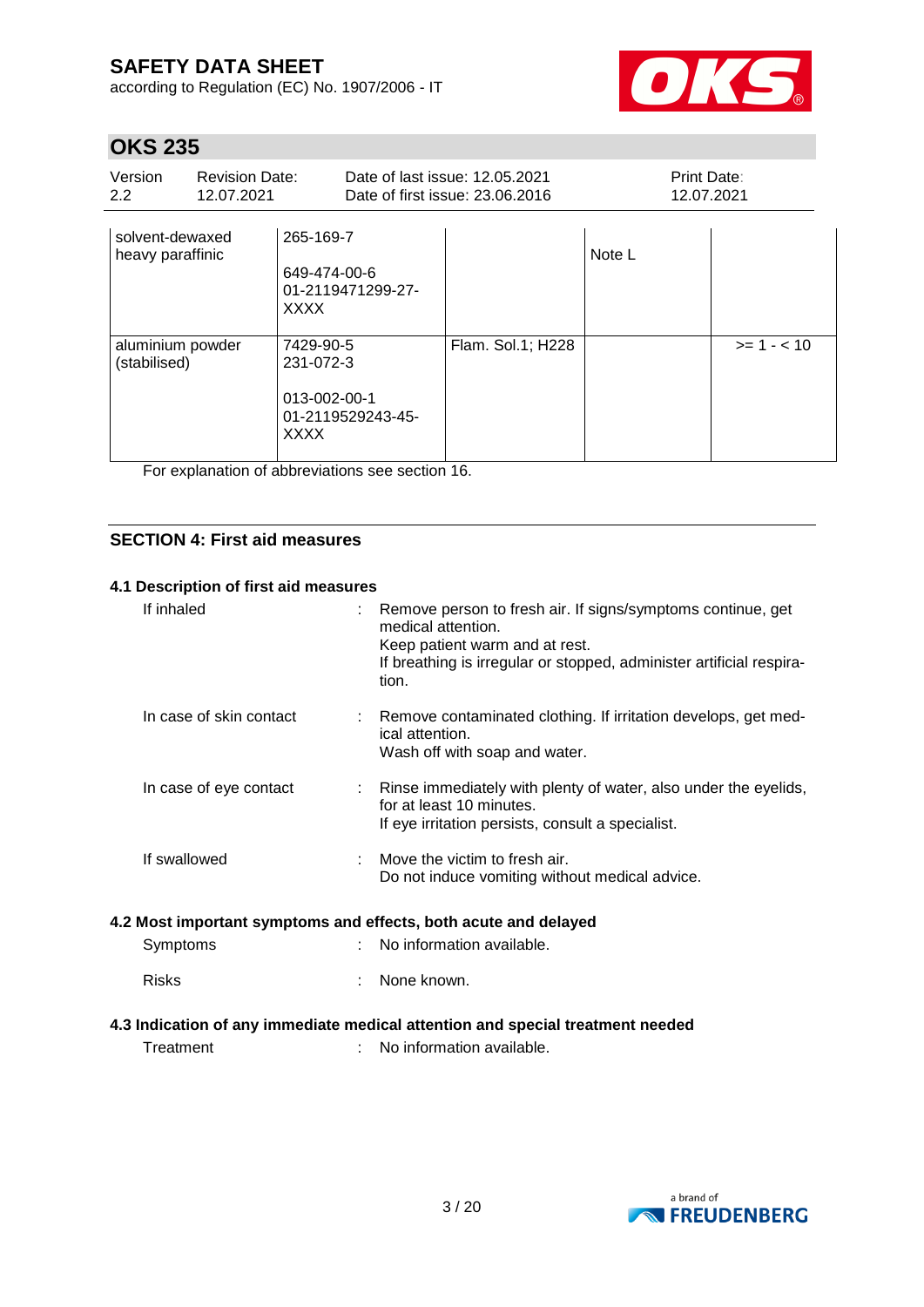according to Regulation (EC) No. 1907/2006 - IT



### **OKS 235**

| Version | <b>Revision Date:</b> | Date of last issue: 12.05.2021  | <b>Print Date:</b> |
|---------|-----------------------|---------------------------------|--------------------|
| 2.2     | 12.07.2021            | Date of first issue: 23.06.2016 | 12.07.2021         |

### **SECTION 5: Firefighting measures**

### **5.1 Extinguishing media**

| J. LAUNYUISIINY MUUN                                      |                            |                                                                                                                                                                         |
|-----------------------------------------------------------|----------------------------|-------------------------------------------------------------------------------------------------------------------------------------------------------------------------|
| Suitable extinguishing media :                            |                            | Use water spray, alcohol-resistant foam, dry chemical or car-<br>bon dioxide.                                                                                           |
| Unsuitable extinguishing<br>media                         | $\mathcal{L}^{\text{max}}$ | High volume water jet                                                                                                                                                   |
| 5.2 Special hazards arising from the substance or mixture |                            |                                                                                                                                                                         |
| Hazardous combustion prod- : Carbon oxides<br>ucts        |                            | Nitrogen oxides (NOx)<br>Sulphur oxides<br>Metal oxides                                                                                                                 |
| 5.3 Advice for firefighters                               |                            |                                                                                                                                                                         |
| Special protective equipment :<br>for firefighters        |                            | In the event of fire, wear self-contained breathing apparatus.<br>Use personal protective equipment. Exposure to decomposi-<br>tion products may be a hazard to health. |
| Further information                                       |                            | Standard procedure for chemical fires.                                                                                                                                  |

### **SECTION 6: Accidental release measures**

### **6.1 Personal precautions, protective equipment and emergency procedures**

| Personal precautions | Evacuate personnel to safe areas.<br>Use the indicated respiratory protection if the occupational<br>exposure limit is exceeded and/or in case of product release<br>(dust).<br>Do not breathe vapours, aerosols.<br>Refer to protective measures listed in sections 7 and 8. |
|----------------------|-------------------------------------------------------------------------------------------------------------------------------------------------------------------------------------------------------------------------------------------------------------------------------|
|                      |                                                                                                                                                                                                                                                                               |

### **6.2 Environmental precautions**

| Environmental precautions | . Try to prevent the material from entering drains or water<br>courses.<br>Local authorities should be advised if significant spillages<br>cannot be contained. |
|---------------------------|-----------------------------------------------------------------------------------------------------------------------------------------------------------------|
|---------------------------|-----------------------------------------------------------------------------------------------------------------------------------------------------------------|

#### **6.3 Methods and material for containment and cleaning up**

| Methods for cleaning up | Clean up promptly by sweeping or vacuum.          |
|-------------------------|---------------------------------------------------|
|                         | Keep in suitable, closed containers for disposal. |

#### **6.4 Reference to other sections**

For personal protection see section 8.

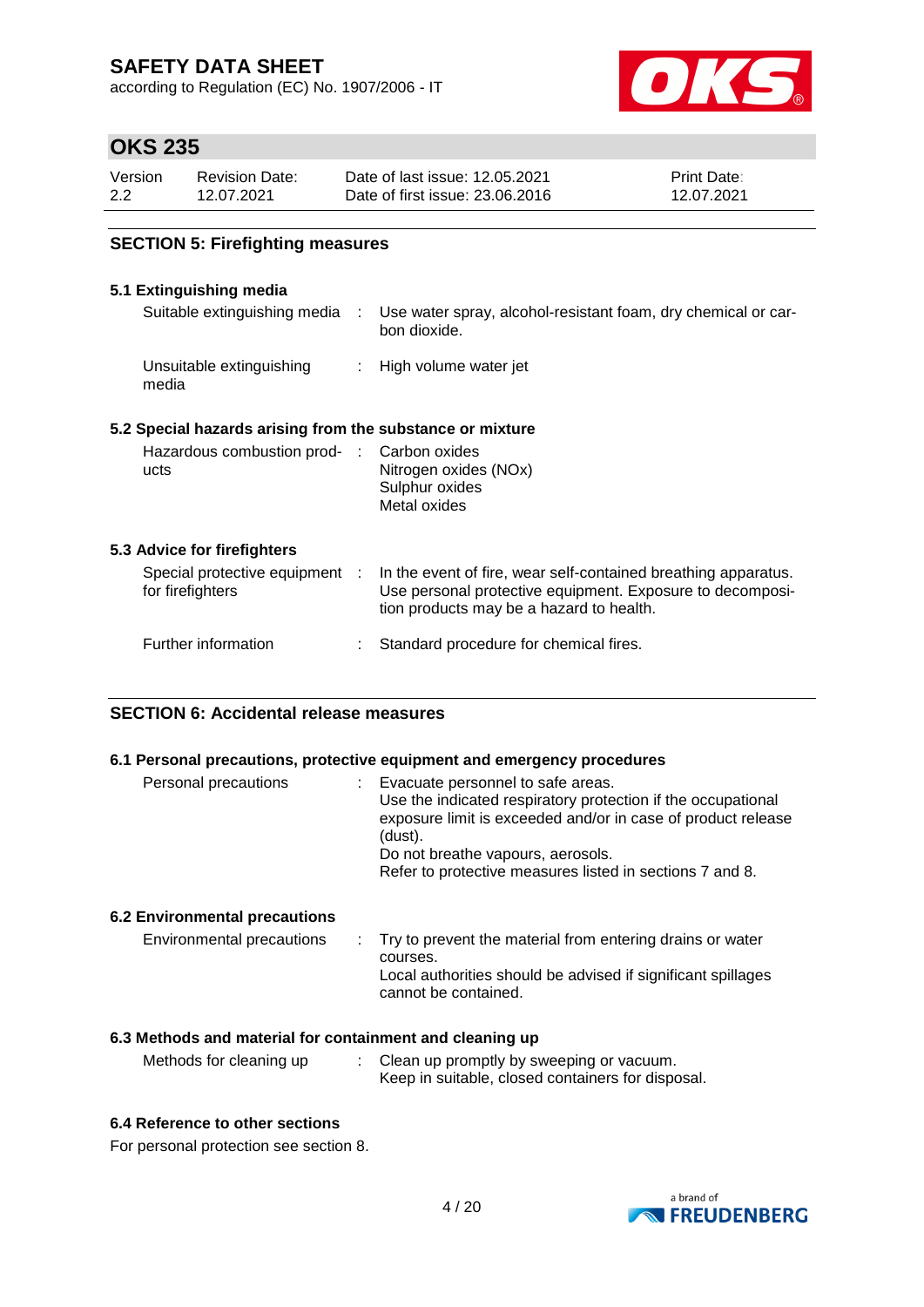according to Regulation (EC) No. 1907/2006 - IT



### **OKS 235**

| Version | <b>Revision Date:</b> | Date of last issue: 12.05.2021  | <b>Print Date:</b> |
|---------|-----------------------|---------------------------------|--------------------|
| 2.2     | 12.07.2021            | Date of first issue: 23,06,2016 | 12.07.2021         |

### **SECTION 7: Handling and storage**

### **7.1 Precautions for safe handling**

| Advice on safe handling                                          |    | : For personal protection see section 8.<br>Smoking, eating and drinking should be prohibited in the ap-<br>plication area.<br>Wash hands and face before breaks and immediately after<br>handling the product.                                                                                                                |
|------------------------------------------------------------------|----|--------------------------------------------------------------------------------------------------------------------------------------------------------------------------------------------------------------------------------------------------------------------------------------------------------------------------------|
| Hygiene measures                                                 |    | : Wash face, hands and any exposed skin thoroughly after<br>handling.                                                                                                                                                                                                                                                          |
| 7.2 Conditions for safe storage, including any incompatibilities |    |                                                                                                                                                                                                                                                                                                                                |
| Requirements for storage<br>areas and containers                 | t. | Store in original container. Keep container closed when not in<br>use. Keep in a dry, cool and well-ventilated place. Containers<br>which are opened must be carefully resealed and kept upright<br>to prevent leakage. Store in accordance with the particular<br>national regulations. Keep in properly labelled containers. |
| 7.3 Specific end use(s)                                          |    |                                                                                                                                                                                                                                                                                                                                |

Specific use(s) : Specific instructions for handling, not required.

### **SECTION 8: Exposure controls/personal protection**

### **8.1 Control parameters**

### **Derived No Effect Level (DNEL) according to Regulation (EC) No. 1907/2006:**

| Substance name                                                                           | End Use | Exposure routes | Potential health ef-<br>fects | Value                   |
|------------------------------------------------------------------------------------------|---------|-----------------|-------------------------------|-------------------------|
| Distillates (petrole-<br>um), hydrotreated<br>heavy paraffinic;<br>Baseoil - unspecified | Workers | Inhalation      | Long-term local ef-<br>fects  | $5,6$ mg/m $3$          |
| aluminium powder<br>(stabilised)                                                         | Workers | Inhalation      | Long-term systemic<br>effects | $3,72 \,\mathrm{mg/m3}$ |
|                                                                                          | Workers | Inhalation      | Long-term local ef-<br>fects  | $3,72 \, \text{mg/m}$ 3 |

### **Predicted No Effect Concentration (PNEC) according to Regulation (EC) No. 1907/2006:**

| Substance name                    | <b>Environmental Compartment</b> | Value                |
|-----------------------------------|----------------------------------|----------------------|
| Distillates (petroleum), hy-      | Oral                             | $9,33$ mg/kg         |
| drotreated heavy paraffinic;      |                                  |                      |
| Baseoil - unspecified             |                                  |                      |
| distillates (petroleum), solvent- | Oral                             | $9,33 \text{ mg/kg}$ |
| dewaxed heavy paraffinic          |                                  |                      |
| aluminium powder (stabilised)     | Fresh water                      | $0,0749$ mg/l        |
|                                   | Sewage treatment plant           | $20$ mg/l            |

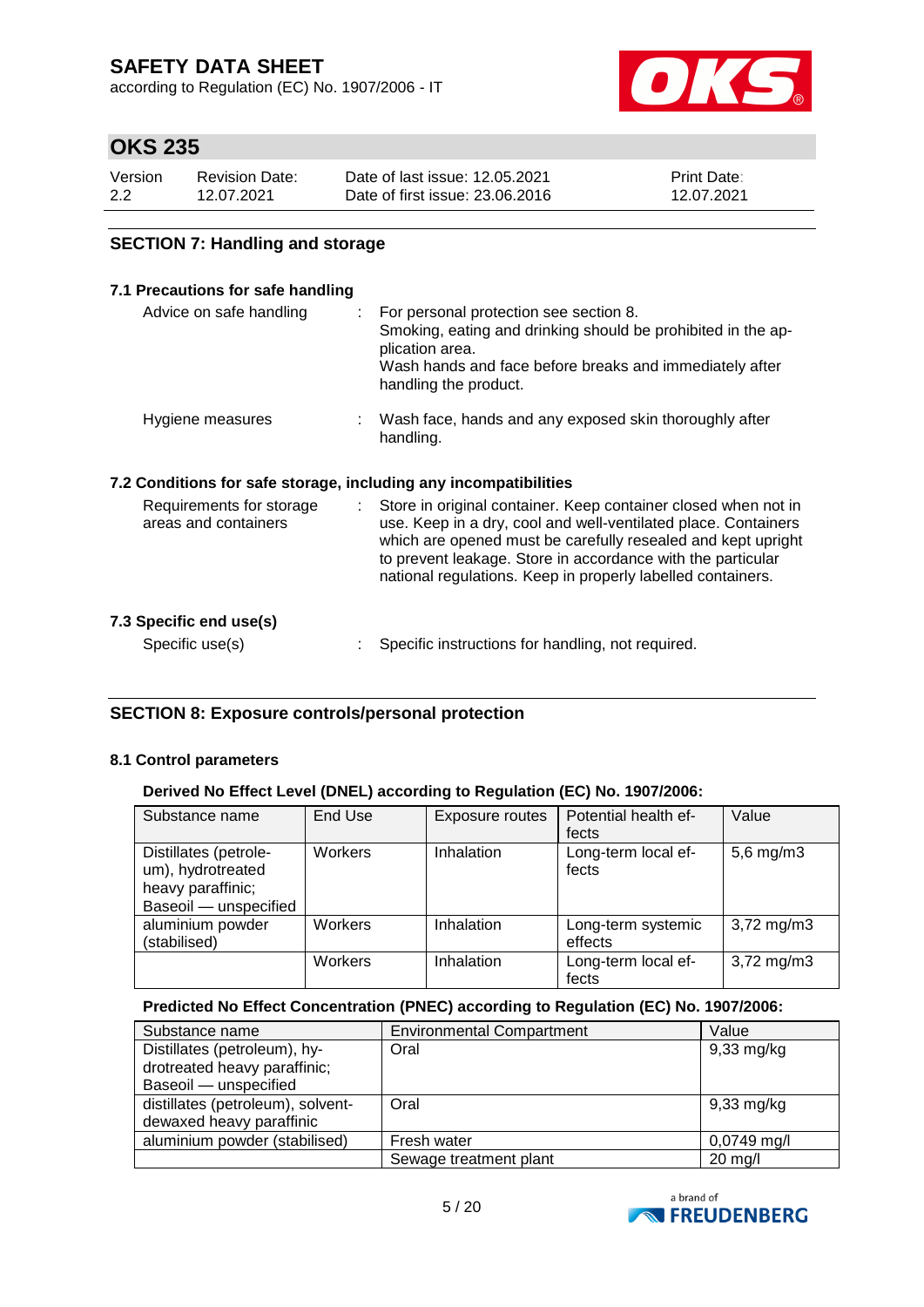according to Regulation (EC) No. 1907/2006 - IT



# **OKS 235**

| UNU LJJ        |                                                                       |                                                                                                                                                                                                                                                                                                                                             |                           |
|----------------|-----------------------------------------------------------------------|---------------------------------------------------------------------------------------------------------------------------------------------------------------------------------------------------------------------------------------------------------------------------------------------------------------------------------------------|---------------------------|
| Version<br>2.2 | <b>Revision Date:</b><br>12.07.2021                                   | Date of last issue: 12.05.2021<br>Date of first issue: 23.06.2016                                                                                                                                                                                                                                                                           | Print Date:<br>12.07.2021 |
|                | <b>8.2 Exposure controls</b>                                          |                                                                                                                                                                                                                                                                                                                                             |                           |
| none           | <b>Engineering measures</b>                                           |                                                                                                                                                                                                                                                                                                                                             |                           |
|                | Personal protective equipment                                         |                                                                                                                                                                                                                                                                                                                                             |                           |
|                | Eye protection                                                        | Safety glasses with side-shields                                                                                                                                                                                                                                                                                                            |                           |
|                | Hand protection<br>Material<br>Break through time<br>Protective index | butyl-rubber<br>$> 10$ min<br>Class 1                                                                                                                                                                                                                                                                                                       |                           |
|                | <b>Remarks</b>                                                        | Wear protective gloves. The break through time depends<br>amongst other things on the material, the thickness and the<br>type of glove and therefore has to be measured for each<br>case.<br>The selected protective gloves have to satisfy the specifica-<br>tions of Regulation (EU) 2016/425 and the standard EN 374<br>derived from it. |                           |
|                | Respiratory protection                                                | Not required; except in case of aerosol formation.                                                                                                                                                                                                                                                                                          |                           |
|                | Filter type                                                           | Filter type A-P                                                                                                                                                                                                                                                                                                                             |                           |
|                | Protective measures                                                   | The type of protective equipment must be selected according<br>to the concentration and amount of the dangerous substance<br>at the specific workplace.<br>Choose body protection in relation to its type, to the concen-<br>tration and amount of dangerous substances, and to the spe-<br>cific work-place.                               |                           |

### **SECTION 9: Physical and chemical properties**

### **9.1 Information on basic physical and chemical properties**

| Colour<br>silver<br>÷.<br>: fatty odour, slight<br>Odour<br>Odour Threshold<br>No data available<br>÷. | Appearance | ÷ | paste |
|--------------------------------------------------------------------------------------------------------|------------|---|-------|
|                                                                                                        |            |   |       |
|                                                                                                        |            |   |       |
|                                                                                                        |            |   |       |

pH : Not applicable substance/mixture is non-soluble (in water)

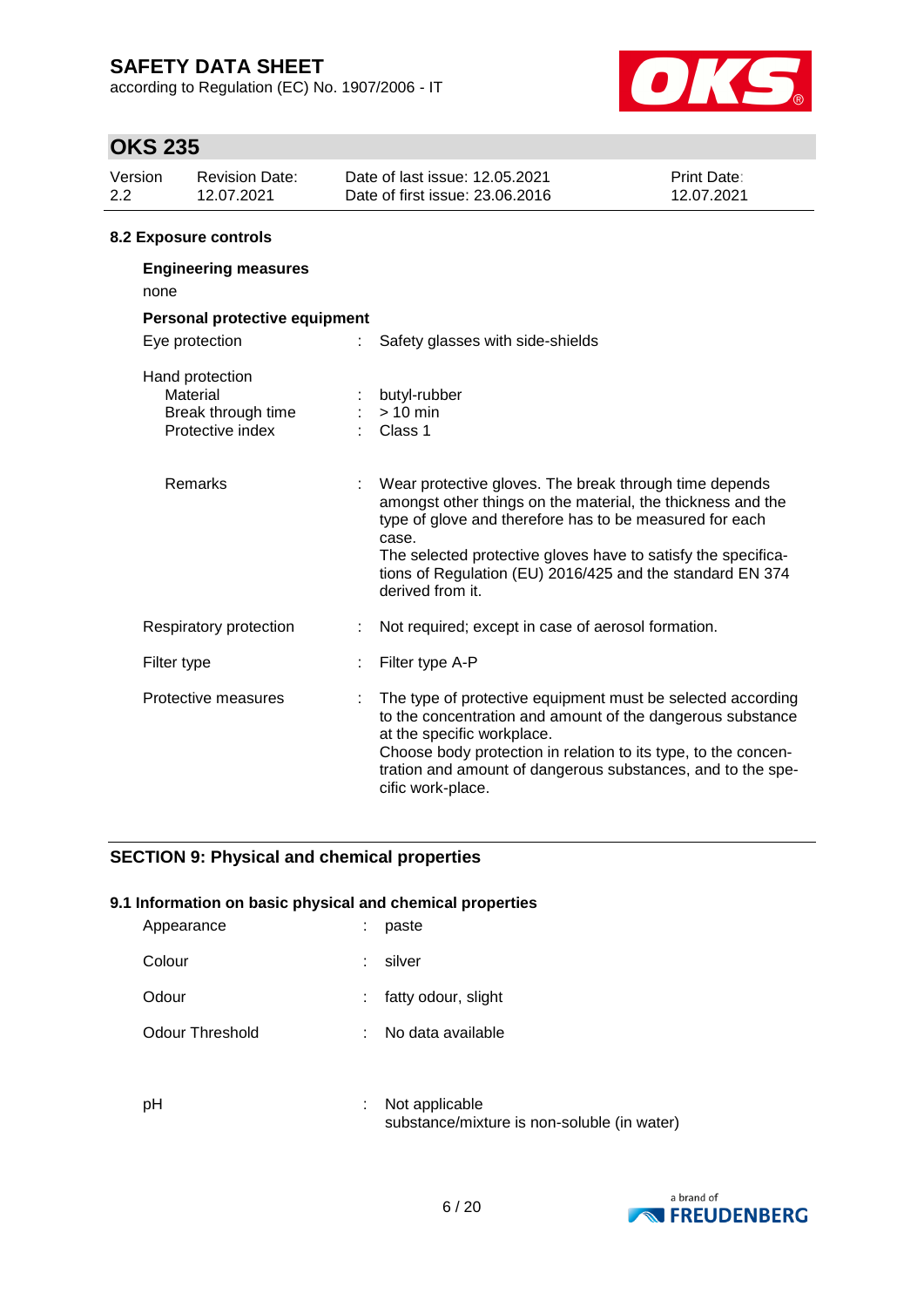according to Regulation (EC) No. 1907/2006 - IT



| Version<br>2.2 |                     | <b>Revision Date:</b><br>12.07.2021                 |   | Date of last issue: 12.05.2021<br>Date of first issue: 23.06.2016    | Print Date:<br>12.07.2021 |
|----------------|---------------------|-----------------------------------------------------|---|----------------------------------------------------------------------|---------------------------|
|                | Drop point          |                                                     | t | 110 °C                                                               |                           |
|                |                     | Boiling point/boiling range                         |   | No data available                                                    |                           |
|                | Flash point         |                                                     |   | Not applicable                                                       |                           |
|                |                     | Evaporation rate                                    |   | No data available                                                    |                           |
|                |                     | Flammability (solid, gas)                           | ÷ | <b>Combustible Solids</b>                                            |                           |
|                |                     | Upper explosion limit / Upper<br>flammability limit | ÷ | No data available                                                    |                           |
|                |                     | Lower explosion limit / Lower<br>flammability limit | ÷ | No data available                                                    |                           |
|                |                     | Vapour pressure                                     |   | < 0,001 hPa (20 °C)                                                  |                           |
|                |                     | Relative vapour density                             |   | No data available                                                    |                           |
|                |                     | Relative density                                    | ÷ | 0,92(20 °C)<br>Reference substance: Water<br>The value is calculated |                           |
|                | Density             |                                                     | ÷ | $0,92$ g/cm3<br>(20 °C)                                              |                           |
|                | <b>Bulk density</b> |                                                     |   | No data available                                                    |                           |
|                | Solubility(ies)     | Water solubility                                    |   | insoluble                                                            |                           |
|                |                     | Solubility in other solvents                        | ÷ | No data available                                                    |                           |
|                | octanol/water       | Partition coefficient: n-                           | ÷ | No data available                                                    |                           |
|                |                     | Auto-ignition temperature                           | ÷ | No data available                                                    |                           |
|                |                     | Decomposition temperature                           |   | No data available                                                    |                           |
|                | Viscosity           | Viscosity, dynamic                                  |   | No data available                                                    |                           |
|                |                     | Viscosity, kinematic                                | t | Not applicable                                                       |                           |
|                |                     | <b>Explosive properties</b>                         |   | Not explosive                                                        |                           |
|                |                     | Oxidizing properties                                |   | No data available                                                    |                           |
|                |                     | 9.2 Other information                               |   |                                                                      |                           |
|                |                     | Sublimation point                                   |   | No data available                                                    |                           |

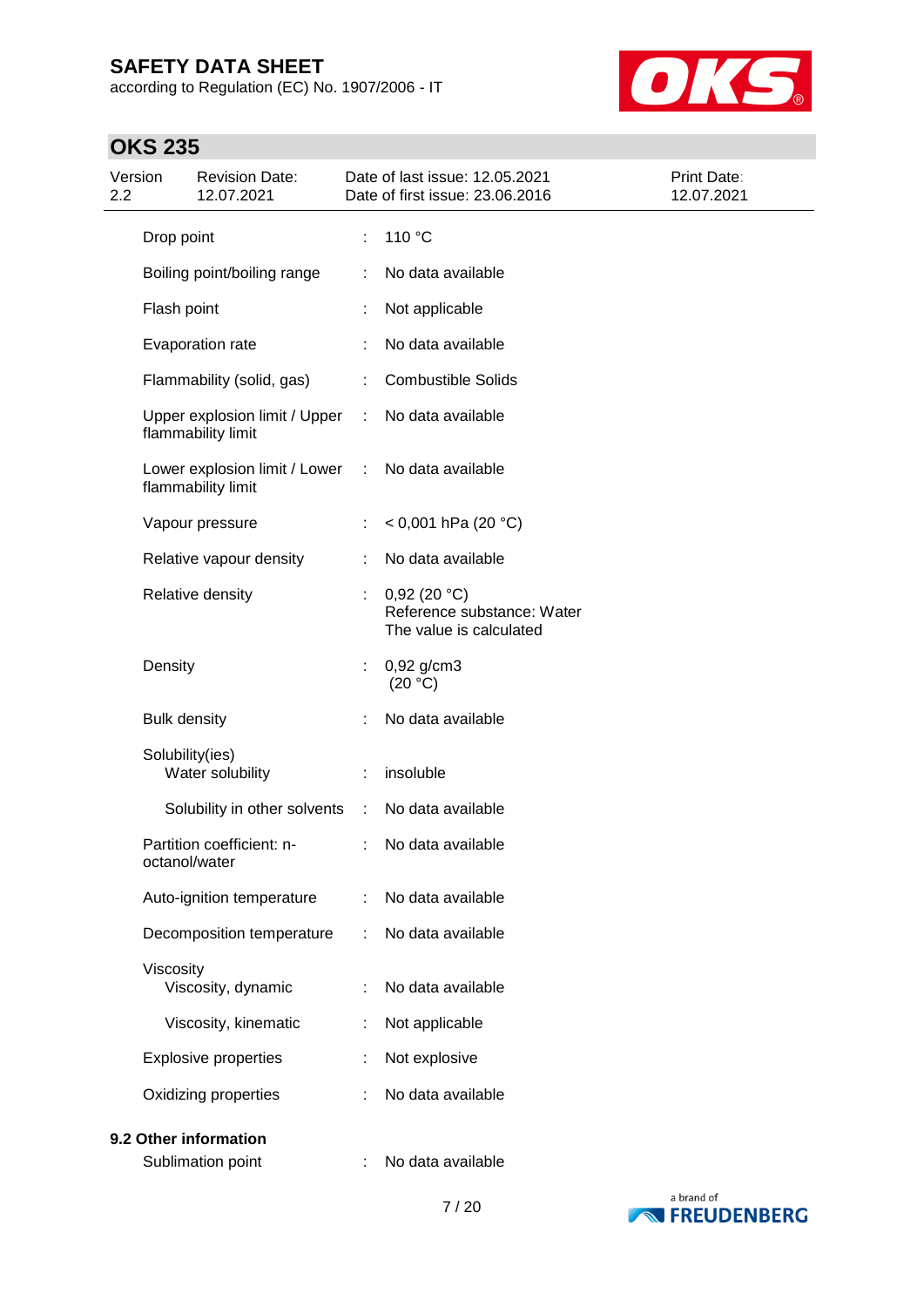according to Regulation (EC) No. 1907/2006 - IT



## **OKS 235**

| Version<br>2.2     | <b>Revision Date:</b><br>12.07.2021         | Date of last issue: 12.05.2021<br>Date of first issue: 23.06.2016 | Print Date:<br>12.07.2021 |
|--------------------|---------------------------------------------|-------------------------------------------------------------------|---------------------------|
|                    | Metal corrosion rate<br>Self-ignition       | Not corrosive to metals<br>÷<br>not auto-flammable                |                           |
| $40.4$ $D - -11.1$ | <b>SECTION 10: Stability and reactivity</b> |                                                                   |                           |

**10.1 Reactivity**

No hazards to be specially mentioned.

### **10.2 Chemical stability**

Stable under normal conditions.

#### **10.3 Possibility of hazardous reactions**

| Hazardous reactions |  | No dangerous reaction known under conditions of normal use. |
|---------------------|--|-------------------------------------------------------------|
|---------------------|--|-------------------------------------------------------------|

### **10.4 Conditions to avoid**

| Conditions to avoid |  | No conditions to be specially mentioned. |
|---------------------|--|------------------------------------------|
|---------------------|--|------------------------------------------|

### **10.5 Incompatible materials**

Materials to avoid : No materials to be especially mentioned.

### **10.6 Hazardous decomposition products**

No decomposition if stored and applied as directed.

### **SECTION 11: Toxicological information**

### **11.1 Information on toxicological effects**

# **Acute toxicity Product:** Acute oral toxicity : Remarks: This information is not available. Acute inhalation toxicity : Remarks: This information is not available. **Components: Kaolin, calcined:** Acute inhalation toxicity : Assessment: The substance or mixture is classified as specific target organ toxicant, single exposure, category 3 with respiratory tract irritation. **2,5-bis(tert-nonyldithio)-1,3,4-thiadiazole:**

| Acute oral toxicity |                            |  |
|---------------------|----------------------------|--|
|                     | LD50 (Rat): > 10.000 mg/kg |  |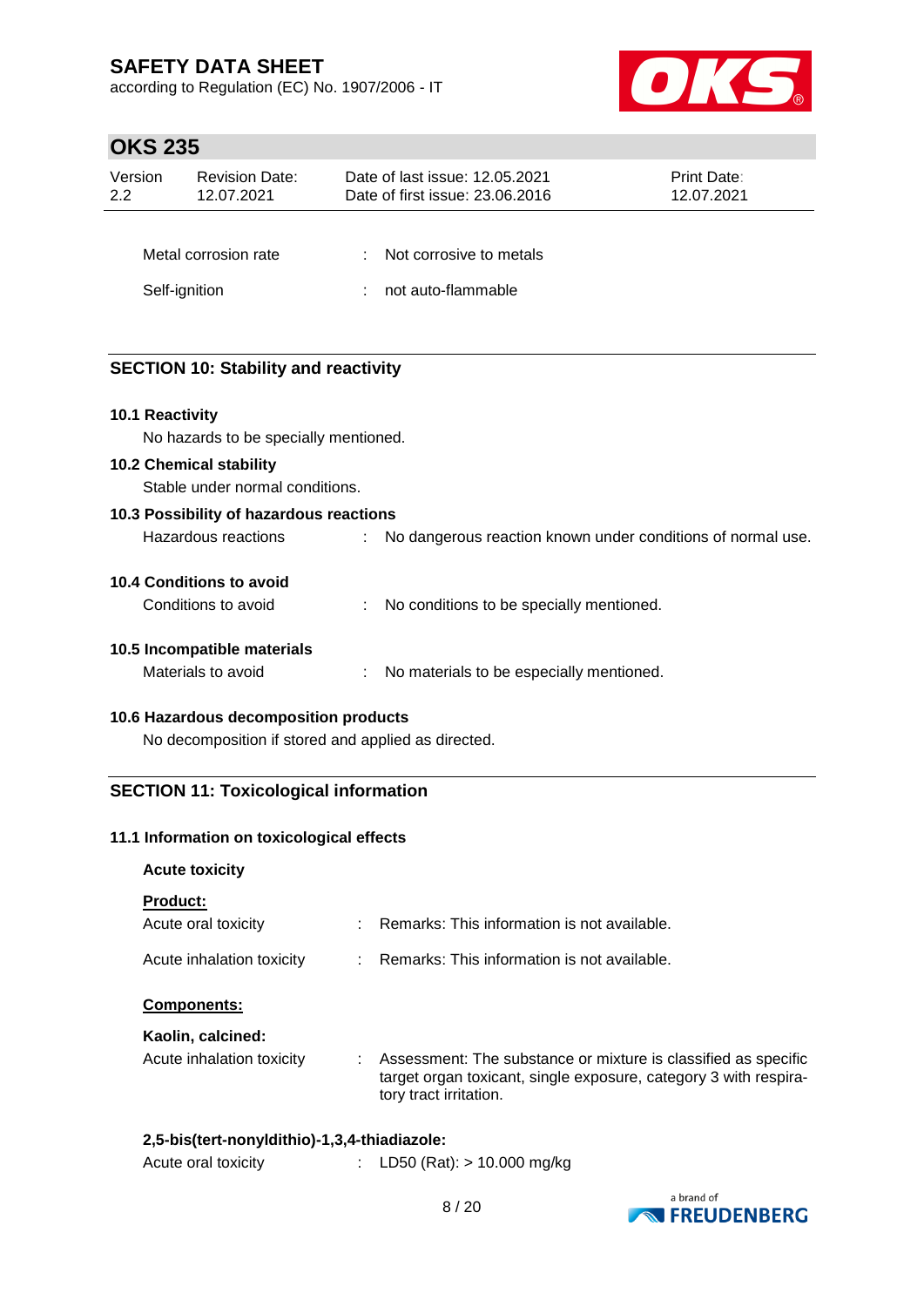according to Regulation (EC) No. 1907/2006 - IT



| <b>OKS 235</b> |  |
|----------------|--|
|----------------|--|

| Version<br>2.2 | <b>Revision Date:</b><br>12.07.2021 |                           | Date of last issue: 12.05.2021<br>Date of first issue: 23,06,2016                                                                                                                                | Print Date:<br>12.07.2021 |  |
|----------------|-------------------------------------|---------------------------|--------------------------------------------------------------------------------------------------------------------------------------------------------------------------------------------------|---------------------------|--|
|                |                                     |                           |                                                                                                                                                                                                  |                           |  |
|                | Acute dermal toxicity               |                           | : LD50 (Rabbit): $> 2.000$ mg/kg                                                                                                                                                                 |                           |  |
|                |                                     |                           | Distillates (petroleum), hydrotreated heavy paraffinic; Baseoil — unspecified:                                                                                                                   |                           |  |
|                | Acute oral toxicity                 |                           | LD50 (Rat): $> 5.000$ mg/kg<br>Method: OECD Test Guideline 401<br>GLP: yes                                                                                                                       |                           |  |
|                | Acute inhalation toxicity           | $\mathbb{R}^{\mathbb{Z}}$ | $LC50$ (Rat): $> 5,53$ mg/l<br>Exposure time: 4 h<br>Test atmosphere: dust/mist<br>Method: OECD Test Guideline 403<br>Assessment: The substance or mixture has no acute inhala-<br>tion toxicity |                           |  |
|                | Acute dermal toxicity               |                           | : LD50 (Rabbit): $> 5.000$ mg/kg<br>Method: OECD Test Guideline 402                                                                                                                              |                           |  |
|                |                                     |                           | distillates (petroleum), solvent-dewaxed heavy paraffinic:                                                                                                                                       |                           |  |
|                | Acute oral toxicity                 |                           | LD50 (Rat): $> 5.000$ mg/kg<br>Method: OECD Test Guideline 401                                                                                                                                   |                           |  |
|                | Acute dermal toxicity               |                           | : LD50 (Rabbit): $> 5.000$ mg/kg<br>Method: OECD Test Guideline 402                                                                                                                              |                           |  |
|                | aluminium powder (stabilised):      |                           |                                                                                                                                                                                                  |                           |  |
|                | Acute inhalation toxicity           |                           | $LC50$ (Rat): $> 5,09$ mg/l<br>Exposure time: 4 h<br>Test atmosphere: dust/mist<br>Assessment: The substance or mixture has no acute inhala-<br>tion toxicity                                    |                           |  |
|                | <b>Skin corrosion/irritation</b>    |                           |                                                                                                                                                                                                  |                           |  |
|                | Product:                            |                           |                                                                                                                                                                                                  |                           |  |
|                | Remarks                             | t                         | This information is not available.                                                                                                                                                               |                           |  |
|                | Components:                         |                           |                                                                                                                                                                                                  |                           |  |
|                | Kaolin, calcined:                   |                           |                                                                                                                                                                                                  |                           |  |
|                | Result                              |                           | Repeated exposure may cause skin dryness or cracking.                                                                                                                                            |                           |  |
|                |                                     |                           | Distillates (petroleum), hydrotreated heavy paraffinic; Baseoil - unspecified:                                                                                                                   |                           |  |
|                | Species                             |                           | Rabbit                                                                                                                                                                                           |                           |  |
|                | Assessment                          |                           | No skin irritation                                                                                                                                                                               |                           |  |
|                | Method<br>Result                    |                           | <b>OECD Test Guideline 404</b>                                                                                                                                                                   |                           |  |
| <b>GLP</b>     |                                     |                           | No skin irritation<br>yes                                                                                                                                                                        |                           |  |

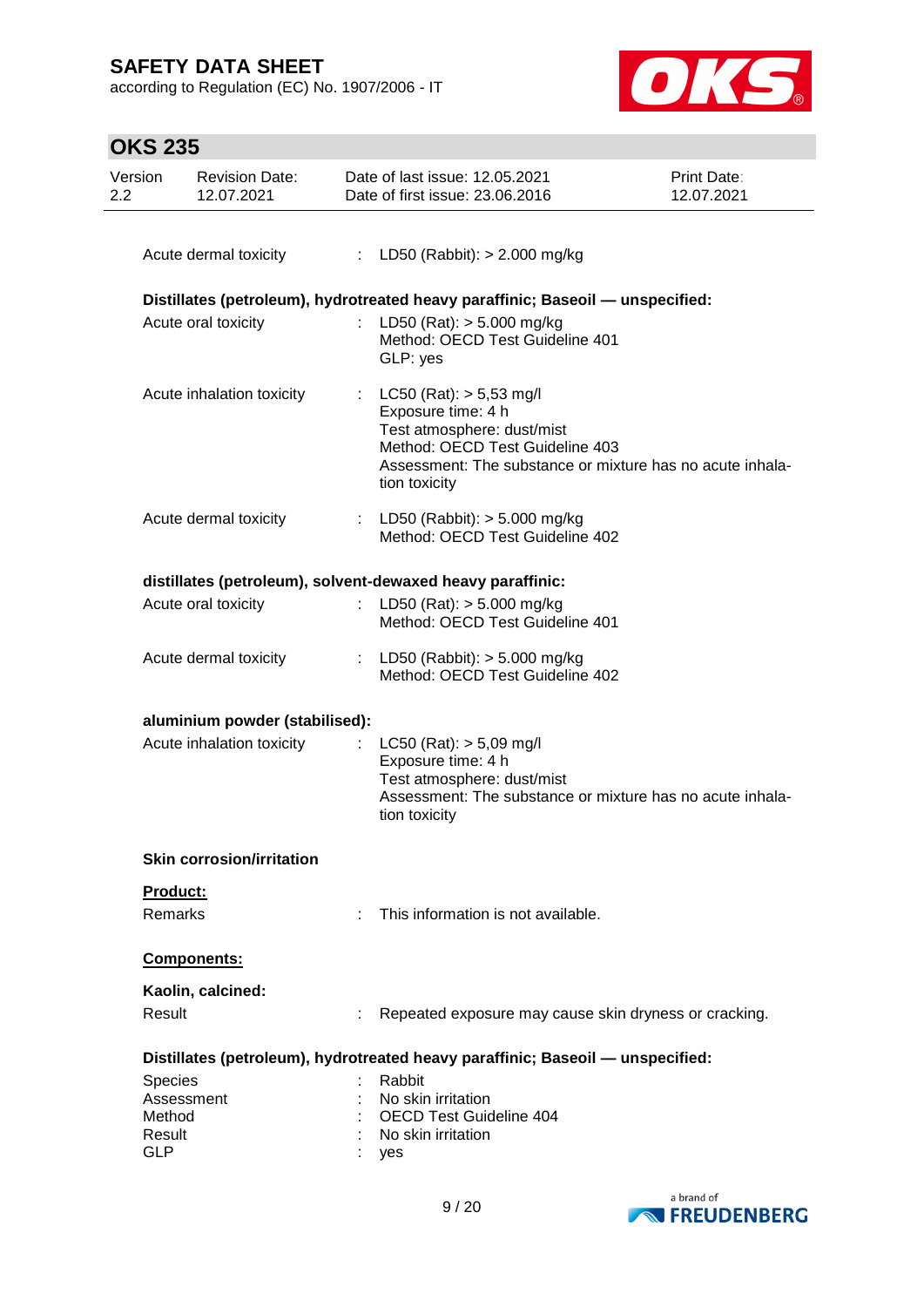according to Regulation (EC) No. 1907/2006 - IT



| Version<br>2.2 | <b>Revision Date:</b><br>12.07.2021                        | Date of last issue: 12.05.2021<br>Date of first issue: 23.06.2016                           | <b>Print Date:</b><br>12.07.2021 |  |  |  |  |  |
|----------------|------------------------------------------------------------|---------------------------------------------------------------------------------------------|----------------------------------|--|--|--|--|--|
|                | distillates (petroleum), solvent-dewaxed heavy paraffinic: |                                                                                             |                                  |  |  |  |  |  |
| <b>GLP</b>     | <b>Species</b><br>Assessment<br>Method<br>Result           | Rabbit<br>No skin irritation<br><b>OECD Test Guideline 404</b><br>No skin irritation<br>yes |                                  |  |  |  |  |  |
|                | aluminium powder (stabilised):                             |                                                                                             |                                  |  |  |  |  |  |
|                | <b>Species</b><br>Assessment<br>Result                     | Rabbit<br>No skin irritation<br>No skin irritation                                          |                                  |  |  |  |  |  |
|                | Serious eye damage/eye irritation                          |                                                                                             |                                  |  |  |  |  |  |
|                | Product:                                                   |                                                                                             |                                  |  |  |  |  |  |
|                | <b>Remarks</b>                                             | This information is not available.                                                          |                                  |  |  |  |  |  |
|                | Components:                                                |                                                                                             |                                  |  |  |  |  |  |
|                | Kaolin, calcined:                                          |                                                                                             |                                  |  |  |  |  |  |
|                | Result                                                     | ÷<br>Irritating to eyes.                                                                    |                                  |  |  |  |  |  |
|                |                                                            | Distillates (petroleum), hydrotreated heavy paraffinic; Baseoil — unspecified:              |                                  |  |  |  |  |  |
| <b>GLP</b>     | <b>Species</b><br>Assessment<br>Method<br>Result           | Rabbit<br>No eye irritation<br><b>OECD Test Guideline 405</b><br>No eye irritation<br>yes   |                                  |  |  |  |  |  |
|                |                                                            | distillates (petroleum), solvent-dewaxed heavy paraffinic:                                  |                                  |  |  |  |  |  |
| <b>GLP</b>     | Species<br>Assessment<br>Method<br>Result                  | Rabbit<br>No eye irritation<br><b>OECD Test Guideline 405</b><br>No eye irritation<br>yes   |                                  |  |  |  |  |  |
|                | aluminium powder (stabilised):                             |                                                                                             |                                  |  |  |  |  |  |
|                | Species<br>Assessment<br>Result                            | Rabbit<br>No eye irritation<br>No eye irritation                                            |                                  |  |  |  |  |  |
|                | Respiratory or skin sensitisation                          |                                                                                             |                                  |  |  |  |  |  |
|                | Product:                                                   |                                                                                             |                                  |  |  |  |  |  |
|                | Remarks                                                    | This information is not available.                                                          |                                  |  |  |  |  |  |
|                |                                                            |                                                                                             |                                  |  |  |  |  |  |

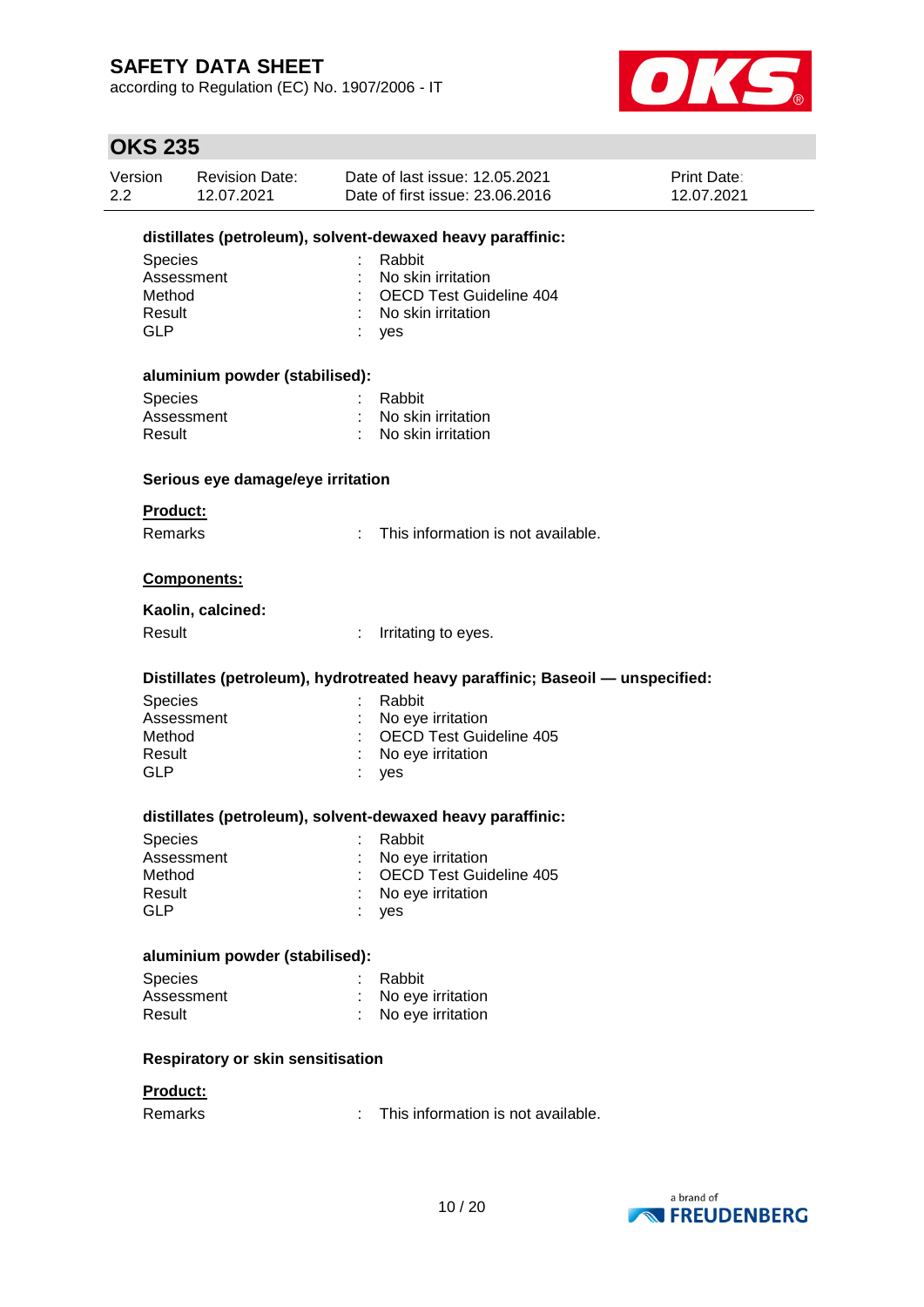according to Regulation (EC) No. 1907/2006 - IT



## **OKS 235**

| Version | <b>Revision Date:</b> | Date of last issue: 12.05.2021  | <b>Print Date:</b> |
|---------|-----------------------|---------------------------------|--------------------|
| 2.2     | 12.07.2021            | Date of first issue: 23,06,2016 | 12.07.2021         |

### **Components:**

### **Distillates (petroleum), hydrotreated heavy paraffinic; Baseoil — unspecified:**

| Species    | $\therefore$ Guinea pig              |
|------------|--------------------------------------|
| Assessment | : Does not cause skin sensitisation. |
| Method     | : OECD Test Guideline 406            |
| Result     | : Does not cause skin sensitisation. |
| GI P       | : yes                                |

#### **distillates (petroleum), solvent-dewaxed heavy paraffinic:**

| <b>Species</b> | $\therefore$ Guinea pig              |
|----------------|--------------------------------------|
| Assessment     | : Does not cause skin sensitisation. |
| Method         | : OECD Test Guideline 406            |
| Result         | : Does not cause skin sensitisation. |
| GLP            | : yes                                |

| aluminium powder (stabilised): |  |                                                      |  |  |  |
|--------------------------------|--|------------------------------------------------------|--|--|--|
| Species                        |  | : Guinea pig                                         |  |  |  |
| Assessment                     |  | : Did not cause sensitisation on laboratory animals. |  |  |  |
| Result                         |  | : Did not cause sensitisation on laboratory animals. |  |  |  |

#### **Germ cell mutagenicity**

| <b>Product:</b>       |                            |
|-----------------------|----------------------------|
| Genotoxicity in vitro | Remarks: No data available |
| Genotoxicity in vivo  | Remarks: No data available |

### **Components:**

#### **distillates (petroleum), solvent-dewaxed heavy paraffinic:**

| Test system: Salmonella typhimurium<br>Metabolic activation: with and without metabolic activation<br>Method: OECD Test Guideline 471<br>Result: negative |
|-----------------------------------------------------------------------------------------------------------------------------------------------------------|
| Species: Mouse<br><b>Application Route: Oral</b><br>Method: OECD Test Guideline 474<br>Result: negative                                                   |
|                                                                                                                                                           |
| No data available                                                                                                                                         |
|                                                                                                                                                           |

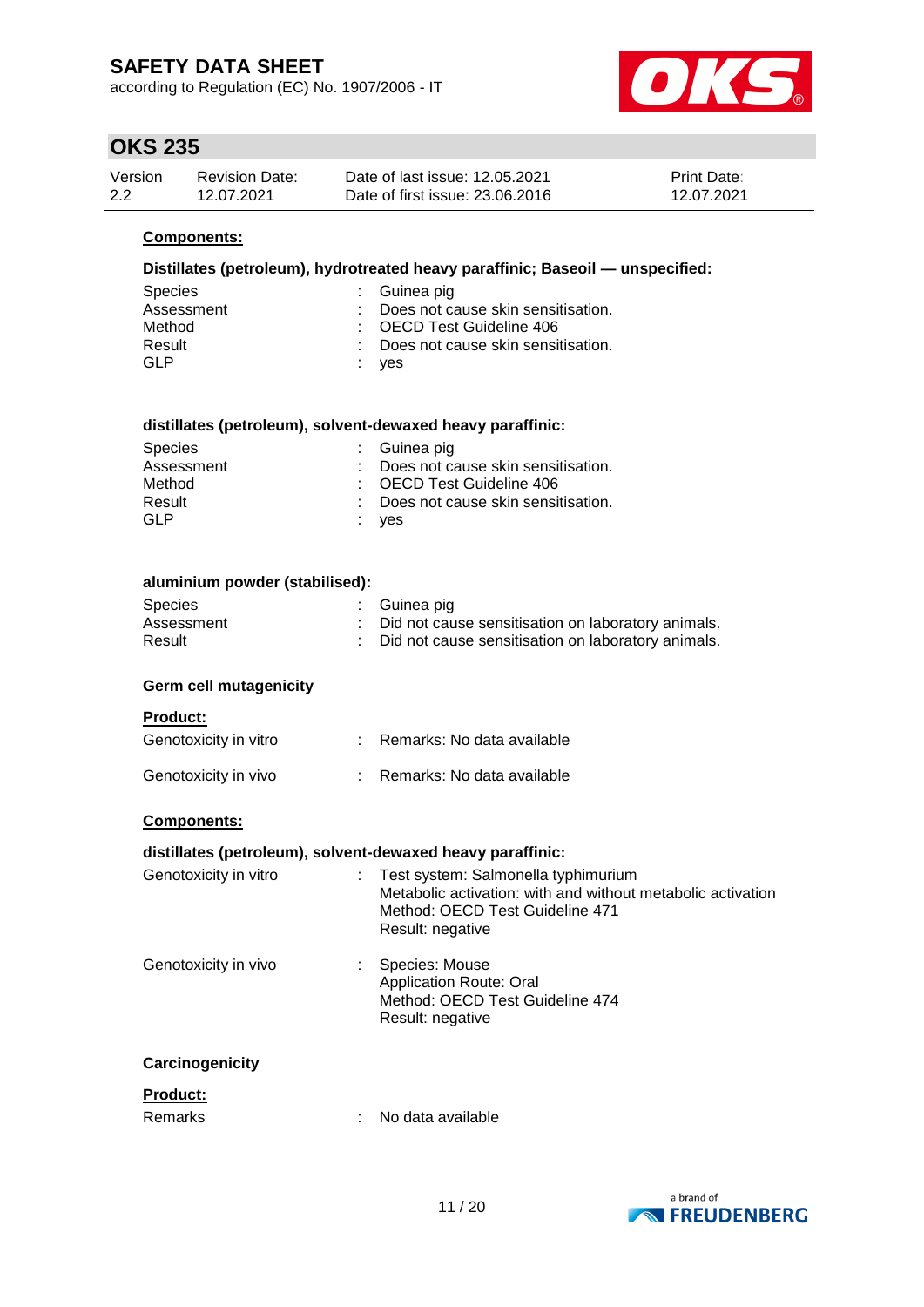according to Regulation (EC) No. 1907/2006 - IT



### **OKS 235**

| Version | <b>Revision Date:</b> | Date of last issue: 12.05.2021  | <b>Print Date:</b> |
|---------|-----------------------|---------------------------------|--------------------|
| 2.2     | 12.07.2021            | Date of first issue: 23,06,2016 | 12.07.2021         |

### **Components:**

### **Distillates (petroleum), hydrotreated heavy paraffinic; Baseoil — unspecified:**

Carcinogenicity - Assess-: Not classifiable as a human carcinogen. ment

#### **distillates (petroleum), solvent-dewaxed heavy paraffinic:**

| <b>Species</b>           | : Mouse                   |  |
|--------------------------|---------------------------|--|
| <b>Application Route</b> | : Dermal                  |  |
| Method                   | : OECD Test Guideline 451 |  |
| Result                   | $:$ negative              |  |
|                          |                           |  |

### **Reproductive toxicity**

#### **Product:**

| Effects on fertility               | Remarks: No data available |
|------------------------------------|----------------------------|
| Effects on foetal develop-<br>ment | Remarks: No data available |

### **Components:**

### **Distillates (petroleum), hydrotreated heavy paraffinic; Baseoil — unspecified:**

| Reproductive toxicity - As- | No toxicity |
|-----------------------------|-------------|
| sessment                    |             |

### **distillates (petroleum), solvent-dewaxed heavy paraffinic:**

| Effects on foetal develop- | : Species: Rat                                         |
|----------------------------|--------------------------------------------------------|
| ment                       | Application Route: Dermal                              |
|                            | General Toxicity Maternal: NOAEL: 30 mg/kg body weight |
|                            | Developmental Toxicity: NOAEL: 30 mg/kg body weight    |
|                            | Method: OECD Test Guideline 414                        |

to reproduction

#### **STOT - single exposure**

#### **Components:**

#### **Kaolin, calcined:**

| Exposure routes | Inhalation                                                                                                                                              |
|-----------------|---------------------------------------------------------------------------------------------------------------------------------------------------------|
| Assessment      | : The substance or mixture is classified as specific target organ<br>toxicant, single exposure, category 3 with respiratory tract<br><i>irritation.</i> |
|                 |                                                                                                                                                         |

#### **Repeated dose toxicity**

#### **Product:**

| Remarks | This information is not available. |
|---------|------------------------------------|
|---------|------------------------------------|

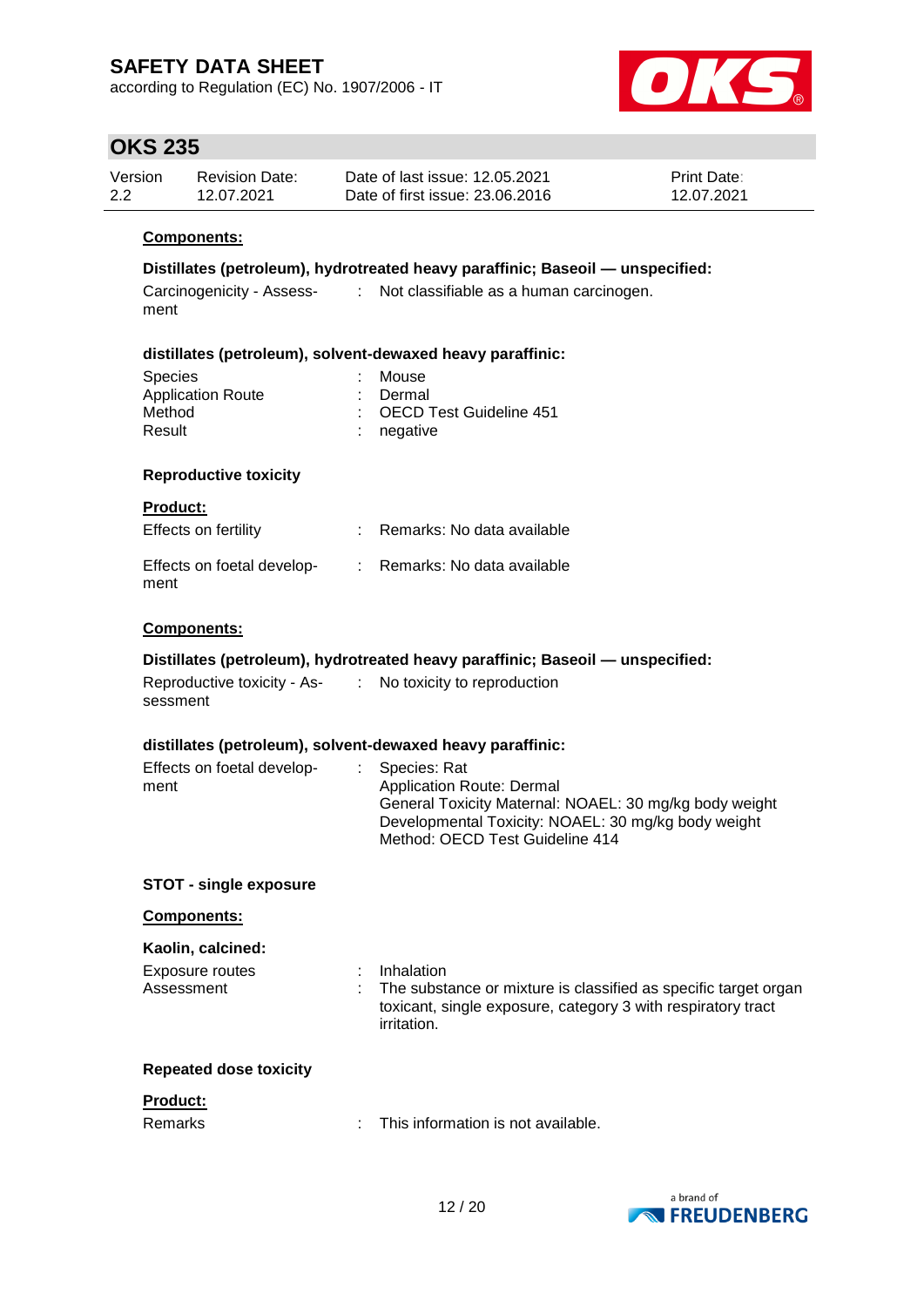according to Regulation (EC) No. 1907/2006 - IT



### **OKS 235**

| Version | <b>Revision Date:</b> | Date of last issue: 12.05.2021  | <b>Print Date:</b> |
|---------|-----------------------|---------------------------------|--------------------|
| 2.2     | 12.07.2021            | Date of first issue: 23,06,2016 | 12.07.2021         |

### **Aspiration toxicity**

### **Product:**

This information is not available.

### **Components:**

# **Distillates (petroleum), hydrotreated heavy paraffinic; Baseoil — unspecified:**

No aspiration toxicity classification

### **distillates (petroleum), solvent-dewaxed heavy paraffinic:**

No aspiration toxicity classification

### **Further information**

#### **Product:**

| <b>Remarks</b> | Information given is based on data on the components and |
|----------------|----------------------------------------------------------|
|                | the toxicology of similar products.                      |

### **SECTION 12: Ecological information**

### **12.1 Toxicity**

| <b>Product:</b>                                                                     |                                                                      |
|-------------------------------------------------------------------------------------|----------------------------------------------------------------------|
| Toxicity to fish                                                                    | Remarks: No data available                                           |
| Toxicity to daphnia and other : Remarks: No data available<br>aquatic invertebrates |                                                                      |
| Toxicity to algae/aquatic<br>plants                                                 | : Remarks: No data available                                         |
| Toxicity to microorganisms                                                          | Remarks: No data available                                           |
| <b>Components:</b>                                                                  |                                                                      |
| 2,5-bis(tert-nonyldithio)-1,3,4-thiadiazole:                                        |                                                                      |
| Toxicity to fish                                                                    | $LC50$ (Fish): $> 10 - 100$ mg/l<br>Exposure time: 96 h              |
| Toxicity to daphnia and other :<br>aquatic invertebrates                            | (Daphnia magna (Water flea)): > 10 - 100 mg/l<br>Exposure time: 48 h |
| Toxicity to algae/aquatic                                                           | : EC50 : $> 10 - 100$ mg/l                                           |

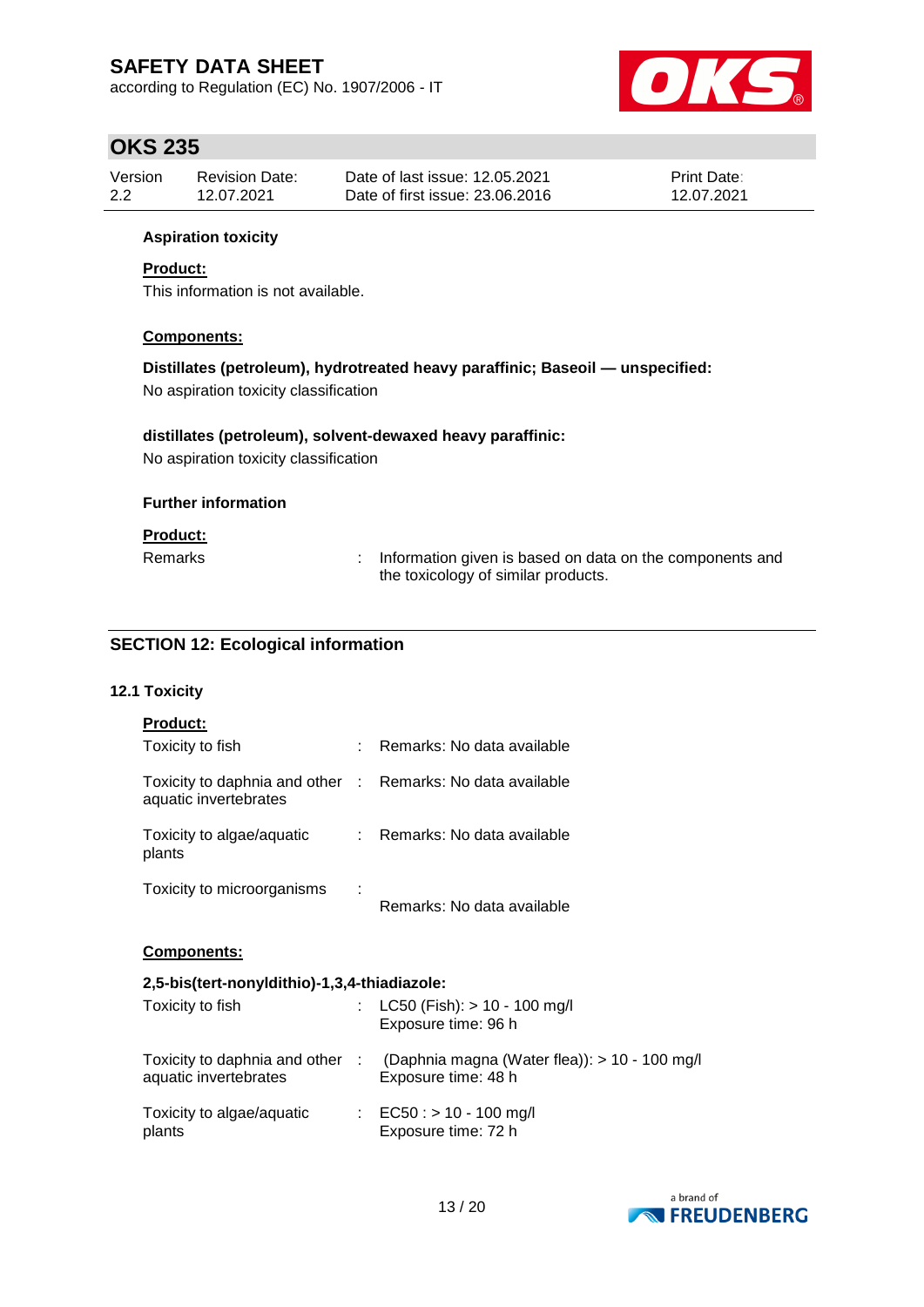according to Regulation (EC) No. 1907/2006 - IT



| Version<br>2.2 |              | <b>Revision Date:</b><br>12.07.2021                            |   | Date of last issue: 12.05.2021<br>Date of first issue: 23,06,2016                                                                                         | Print Date:<br>12.07.2021 |
|----------------|--------------|----------------------------------------------------------------|---|-----------------------------------------------------------------------------------------------------------------------------------------------------------|---------------------------|
|                |              |                                                                |   | Distillates (petroleum), hydrotreated heavy paraffinic; Baseoil - unspecified:                                                                            |                           |
|                |              | Toxicity to fish                                               |   | LC50 (Pimephales promelas (fathead minnow)): > 100 mg/l<br>Exposure time: 96 h<br>Test Type: static test<br>Method: OECD Test Guideline 203<br>GLP: yes   |                           |
|                |              | Toxicity to daphnia and other :<br>aquatic invertebrates       |   | EC50 (Daphnia magna (Water flea)): > 10.000 mg/l<br>Exposure time: 48 h<br>Test Type: Immobilization<br>Method: OECD Test Guideline 202<br>GLP: yes       |                           |
|                | ic toxicity) | Toxicity to daphnia and other<br>aquatic invertebrates (Chron- |   | NOEC: 10 mg/l<br>Exposure time: 21 d<br>Species: Daphnia magna (Water flea)<br>Test Type: semi-static test<br>Method: OECD Test Guideline 211<br>GLP: yes |                           |
|                |              |                                                                |   | distillates (petroleum), solvent-dewaxed heavy paraffinic:                                                                                                |                           |
|                |              | Toxicity to fish                                               |   | LC50 (Pimephales promelas (fathead minnow)): > 100 mg/l<br>Exposure time: 96 h<br>Test Type: static test<br>Method: OECD Test Guideline 203<br>GLP: yes   |                           |
|                |              | Toxicity to daphnia and other :<br>aquatic invertebrates       |   | EC50 (Daphnia magna (Water flea)): > 10.000 mg/l<br>Exposure time: 48 h<br>Test Type: static test<br>Method: OECD Test Guideline 202                      |                           |
|                | plants       | Toxicity to algae/aquatic                                      |   | NOEC (Pseudokirchneriella subcapitata (green algae)): > 100<br>mg/l<br>Exposure time: 72 h<br>Test Type: static test<br>Method: OECD Test Guideline 201   |                           |
|                | ic toxicity) | Toxicity to daphnia and other<br>aquatic invertebrates (Chron- | ÷ | NOEC: 10 mg/l<br>Exposure time: 21 d<br>Species: Daphnia magna (Water flea)                                                                               |                           |
|                |              | aluminium powder (stabilised):                                 |   |                                                                                                                                                           |                           |
|                |              | Toxicity to fish                                               |   | LC50 (Oncorhynchus mykiss (rainbow trout)): 0,12 mg/l<br>Exposure time: 96 h<br>Test Type: static test<br>Remarks: No toxicity at the limit of solubility |                           |
|                |              | <b>Ecotoxicology Assessment</b>                                |   |                                                                                                                                                           |                           |
|                |              | Acute aquatic toxicity                                         |   | This product has no known ecotoxicological effects.                                                                                                       |                           |

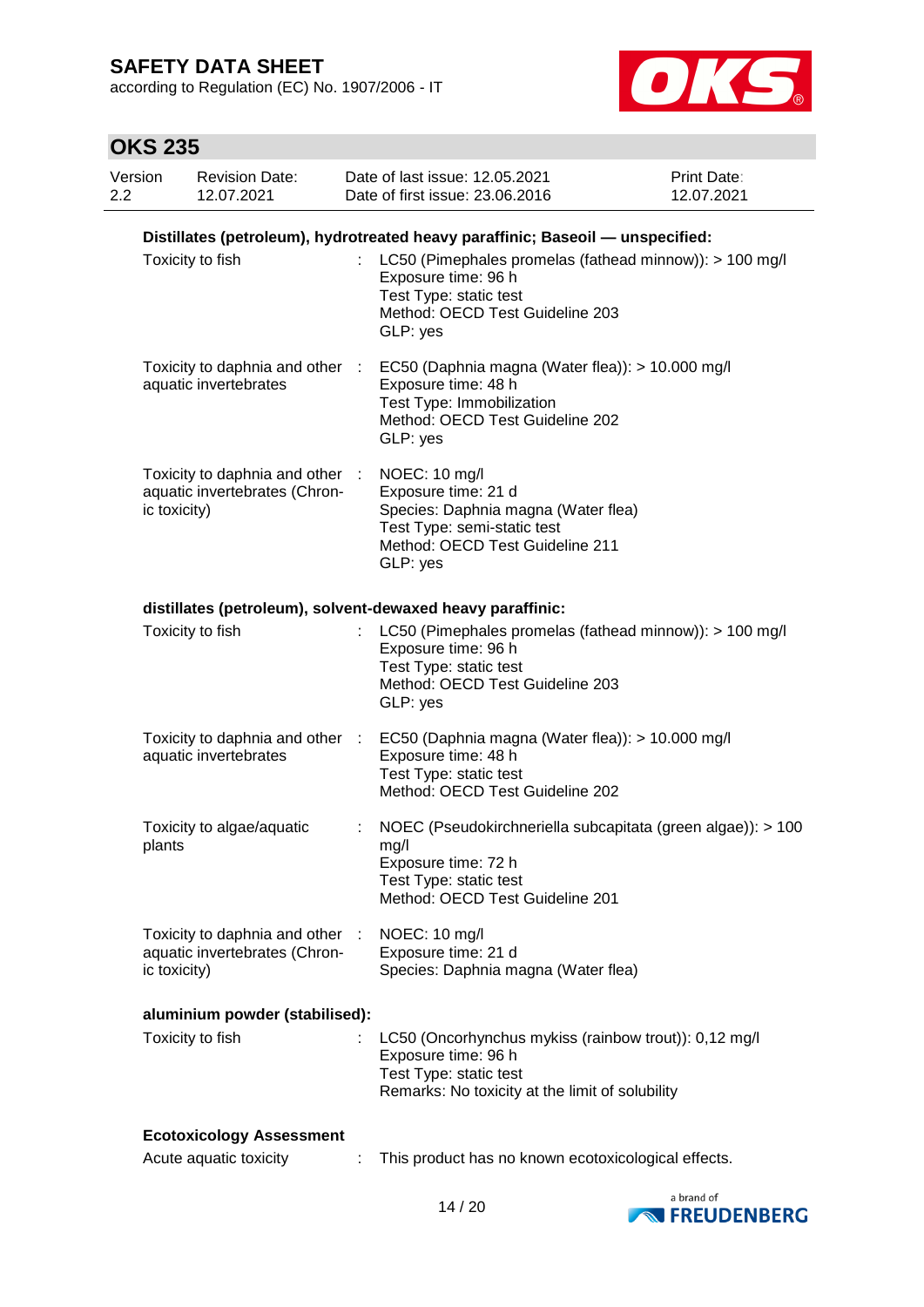according to Regulation (EC) No. 1907/2006 - IT



| Version<br>2.2 |                 | <b>Revision Date:</b><br>12.07.2021          |                             | Date of last issue: 12.05.2021<br>Date of first issue: 23.06.2016                                                                                                                                                         | Print Date:<br>12.07.2021 |
|----------------|-----------------|----------------------------------------------|-----------------------------|---------------------------------------------------------------------------------------------------------------------------------------------------------------------------------------------------------------------------|---------------------------|
|                |                 | Chronic aquatic toxicity                     |                             | : This product has no known ecotoxicological effects.                                                                                                                                                                     |                           |
|                |                 | 12.2 Persistence and degradability           |                             |                                                                                                                                                                                                                           |                           |
|                | <b>Product:</b> | Biodegradability                             |                             | : Remarks: No data available                                                                                                                                                                                              |                           |
|                | ity             |                                              |                             | Physico-chemical removabil- : Remarks: No data available                                                                                                                                                                  |                           |
|                |                 | Components:                                  |                             |                                                                                                                                                                                                                           |                           |
|                |                 | 2,5-bis(tert-nonyldithio)-1,3,4-thiadiazole: |                             |                                                                                                                                                                                                                           |                           |
|                |                 | Biodegradability                             | $\mathcal{L}^{\mathcal{L}}$ | Result: Not readily biodegradable.                                                                                                                                                                                        |                           |
|                |                 |                                              |                             | Distillates (petroleum), hydrotreated heavy paraffinic; Baseoil - unspecified:                                                                                                                                            |                           |
|                |                 | Biodegradability                             |                             | Test Type: aerobic<br>Inoculum: activated sludge<br>Result: Not rapidly biodegradable<br>Biodegradation: 3 %<br>Exposure time: 28 d<br>Method: OECD Test Guideline 301B<br>GLP: yes                                       |                           |
|                |                 |                                              |                             | distillates (petroleum), solvent-dewaxed heavy paraffinic:                                                                                                                                                                |                           |
|                |                 | Biodegradability                             |                             | Test Type: aerobic<br>Inoculum: activated sludge<br>Result: Not rapidly biodegradable<br>Biodegradation: 31 %<br>Exposure time: 28 d<br>Method: OECD Test Guideline 301B<br>GLP: yes                                      |                           |
|                |                 | 12.3 Bioaccumulative potential               |                             |                                                                                                                                                                                                                           |                           |
|                | Product:        |                                              |                             |                                                                                                                                                                                                                           |                           |
|                |                 | Bioaccumulation                              |                             | : Remarks: This mixture contains no substance considered to<br>be persistent, bioaccumulating and toxic (PBT).<br>This mixture contains no substance considered to be very<br>persistent and very bioaccumulating (vPvB). |                           |
|                |                 | Components:                                  |                             |                                                                                                                                                                                                                           |                           |
|                | octanol/water   | Partition coefficient: n-                    | t.                          | Distillates (petroleum), hydrotreated heavy paraffinic; Baseoil - unspecified:<br>log Pow: > 2                                                                                                                            |                           |

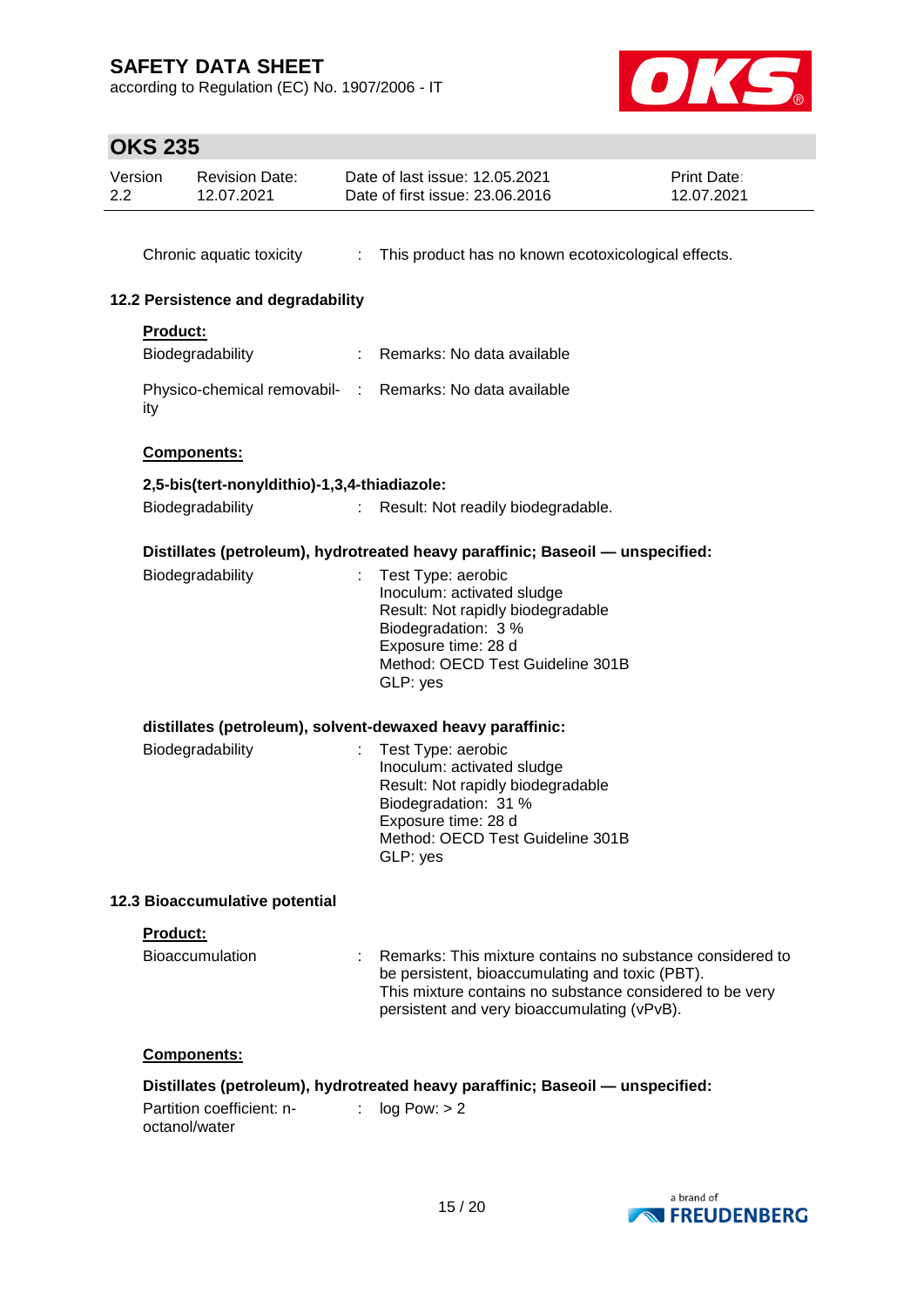according to Regulation (EC) No. 1907/2006 - IT



| טנג באו                     |                                                    |   |                                                                                                                                                                                                                                                                           |                           |
|-----------------------------|----------------------------------------------------|---|---------------------------------------------------------------------------------------------------------------------------------------------------------------------------------------------------------------------------------------------------------------------------|---------------------------|
| Version<br>$2.2\phantom{0}$ | <b>Revision Date:</b><br>12.07.2021                |   | Date of last issue: 12.05.2021<br>Date of first issue: 23.06.2016                                                                                                                                                                                                         | Print Date:<br>12.07.2021 |
| 12.4 Mobility in soil       |                                                    |   |                                                                                                                                                                                                                                                                           |                           |
| Product:                    |                                                    |   |                                                                                                                                                                                                                                                                           |                           |
| Mobility                    |                                                    |   | Remarks: No data available                                                                                                                                                                                                                                                |                           |
|                             | Distribution among environ-<br>mental compartments | ÷ | Remarks: No data available                                                                                                                                                                                                                                                |                           |
|                             | 12.5 Results of PBT and vPvB assessment            |   |                                                                                                                                                                                                                                                                           |                           |
| Product:                    |                                                    |   |                                                                                                                                                                                                                                                                           |                           |
|                             | Assessment                                         |   | This substance/mixture contains no components considered<br>to be either persistent, bioaccumulative and toxic (PBT), or<br>very persistent and very bioaccumulative (vPvB) at levels of<br>0.1% or higher                                                                |                           |
|                             | Components:                                        |   |                                                                                                                                                                                                                                                                           |                           |
|                             |                                                    |   | Distillates (petroleum), hydrotreated heavy paraffinic; Baseoil — unspecified:                                                                                                                                                                                            |                           |
|                             | Assessment                                         |   | Non-classified vPvB substance. Non-classified PBT sub-<br>stance.                                                                                                                                                                                                         |                           |
|                             | 12.6 Other adverse effects                         |   |                                                                                                                                                                                                                                                                           |                           |
| Product:                    |                                                    |   |                                                                                                                                                                                                                                                                           |                           |
| tial                        | Endocrine disrupting poten-                        |   | The substance/mixture does not contain components consid-<br>ered to have endocrine disrupting properties according to<br>REACH Article 57(f) or Commission Delegated regulation<br>(EU) 2017/2100 or Commission Regulation (EU) 2018/605 at<br>levels of 0.1% or higher. |                           |
| mation                      | Additional ecological infor-                       | ÷ | No information on ecology is available.                                                                                                                                                                                                                                   |                           |
|                             | <b>SECTION 13: Disposal considerations</b>         |   |                                                                                                                                                                                                                                                                           |                           |
| Product                     | 13.1 Waste treatment methods                       |   | Waste codes should be assigned by the user based on the<br>application for which the product was used.                                                                                                                                                                    |                           |

|                        | The product should not be allowed to enter drains, water<br>courses or the soil.                                                                                       |
|------------------------|------------------------------------------------------------------------------------------------------------------------------------------------------------------------|
| Contaminated packaging | Packaging that is not properly emptied must be disposed of as<br>the unused product.<br>Dispose of waste product or used containers according to<br>local regulations. |

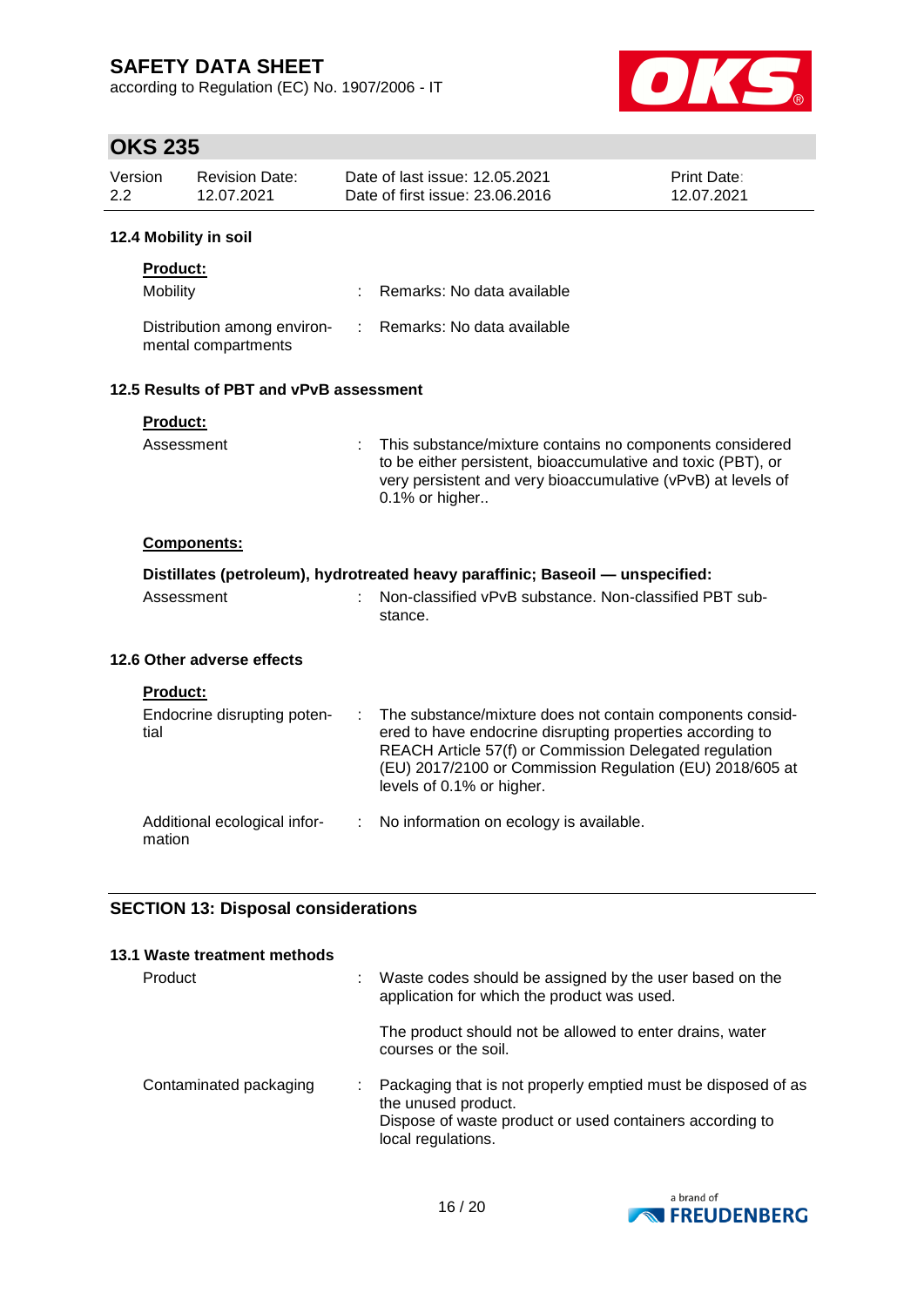according to Regulation (EC) No. 1907/2006 - IT



### **OKS 235**

| Version<br>2.2 | <b>Revision Date:</b><br>12.07.2021 | Date of last issue: 12.05.2021<br>Date of first issue: 23.06.2016                                             | <b>Print Date:</b><br>12.07.2021 |
|----------------|-------------------------------------|---------------------------------------------------------------------------------------------------------------|----------------------------------|
|                |                                     | The following Waste Codes are only suggestions:                                                               |                                  |
| Waste Code     |                                     | used product, unused product<br>12 01 12*, spent waxes and fats                                               |                                  |
|                |                                     | uncleaned packagings<br>15 01 10, packaging containing residues of or contaminated<br>by hazardous substances |                                  |

### **SECTION 14: Transport information**

# **14.1 UN number ADN** : Not regulated as a dangerous good **ADR** : Not regulated as a dangerous good **RID** : Not regulated as a dangerous good **IMDG** : Not regulated as a dangerous good **IATA** : Not regulated as a dangerous good **14.2 UN proper shipping name ADN** : Not regulated as a dangerous good **ADR** : Not regulated as a dangerous good **RID** : Not regulated as a dangerous good **IMDG** : Not regulated as a dangerous good **IATA** : Not regulated as a dangerous good **14.3 Transport hazard class(es) ADN** : Not regulated as a dangerous good **ADR** : Not regulated as a dangerous good **RID** : Not regulated as a dangerous good **IMDG** : Not regulated as a dangerous good **IATA** : Not regulated as a dangerous good **14.4 Packing group ADN** : Not regulated as a dangerous good **ADR** : Not regulated as a dangerous good **RID** : Not regulated as a dangerous good **IMDG** : Not regulated as a dangerous good **IATA (Cargo)** : Not regulated as a dangerous good **IATA (Passenger)** : Not regulated as a dangerous good

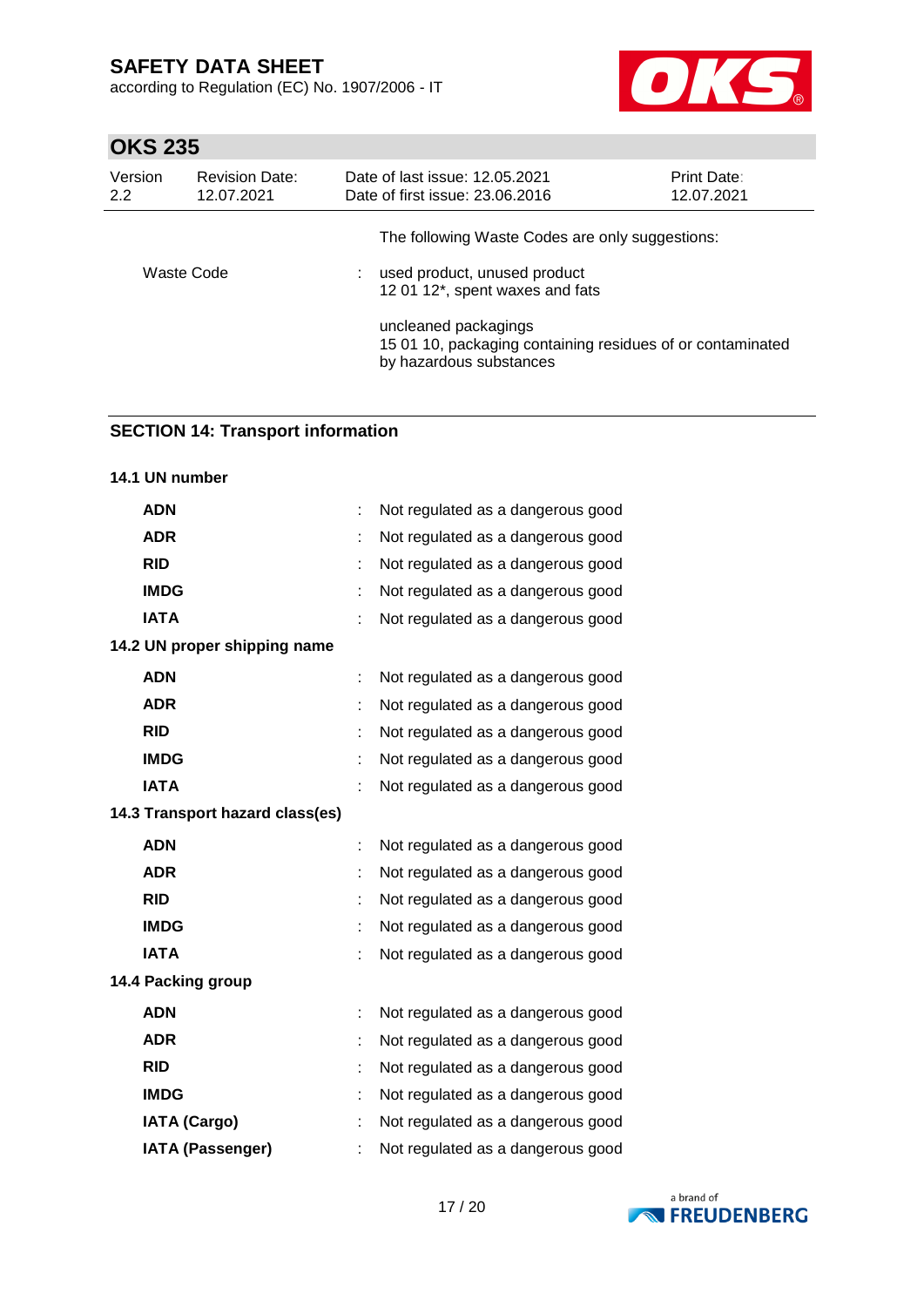according to Regulation (EC) No. 1907/2006 - IT



### **OKS 235**

| Version | <b>Revision Date:</b> | Date of last issue: 12.05.2021  | <b>Print Date:</b> |
|---------|-----------------------|---------------------------------|--------------------|
| 2.2     | 12.07.2021            | Date of first issue: 23,06,2016 | 12.07.2021         |

### **14.5 Environmental hazards**

| <b>ADN</b>              | : Not regulated as a dangerous good |  |
|-------------------------|-------------------------------------|--|
| <b>ADR</b>              | Not regulated as a dangerous good   |  |
| <b>RID</b>              | Not regulated as a dangerous good   |  |
| <b>IMDG</b>             | Not regulated as a dangerous good   |  |
| <b>IATA (Passenger)</b> | Not regulated as a dangerous good   |  |
| <b>IATA (Cargo)</b>     | Not regulated as a dangerous good   |  |

#### **14.6 Special precautions for user**

Not applicable

### **14.7 Transport in bulk according to Annex II of Marpol and the IBC Code**

| Remarks |  |  |
|---------|--|--|
|         |  |  |

: Not applicable for product as supplied.

### **SECTION 15: Regulatory information**

# **15.1 Safety, health and environmental regulations/legislation specific for the substance or mixture**

| REACH - Candidate List of Substances of Very High<br>Concern for Authorisation (Article 59).                                                         |    | : This product does not contain sub-<br>stances of very high concern (Regu-<br>lation (EC) No 1907/2006 (REACH),<br>Article 57). |
|------------------------------------------------------------------------------------------------------------------------------------------------------|----|----------------------------------------------------------------------------------------------------------------------------------|
| REACH - List of substances subject to authorisation<br>(Annex XIV)                                                                                   | ÷. | Not applicable                                                                                                                   |
| Regulation (EC) No 1005/2009 on substances that de-<br>plete the ozone layer                                                                         | ÷. | Not applicable                                                                                                                   |
| Regulation (EU) 2019/1021 on persistent organic pollu-<br>tants (recast)                                                                             | ÷  | Not applicable                                                                                                                   |
| Regulation (EC) No 649/2012 of the European Parlia-<br>ment and the Council concerning the export and import<br>of dangerous chemicals               |    | Not applicable                                                                                                                   |
| REACH - Restrictions on the manufacture, placing on<br>the market and use of certain dangerous substances,<br>preparations and articles (Annex XVII) | ÷. | Not applicable                                                                                                                   |
| Regulation (EU) 2019/1148 on the marketing and use of<br>explosives precursors                                                                       |    |                                                                                                                                  |
| Acquisition, introduction, possession or use of the explo-<br>sive precursor by the general public is subject to report-<br>ing obligations.         |    | aluminium powder (stabilised)<br>(ANNEX II)                                                                                      |

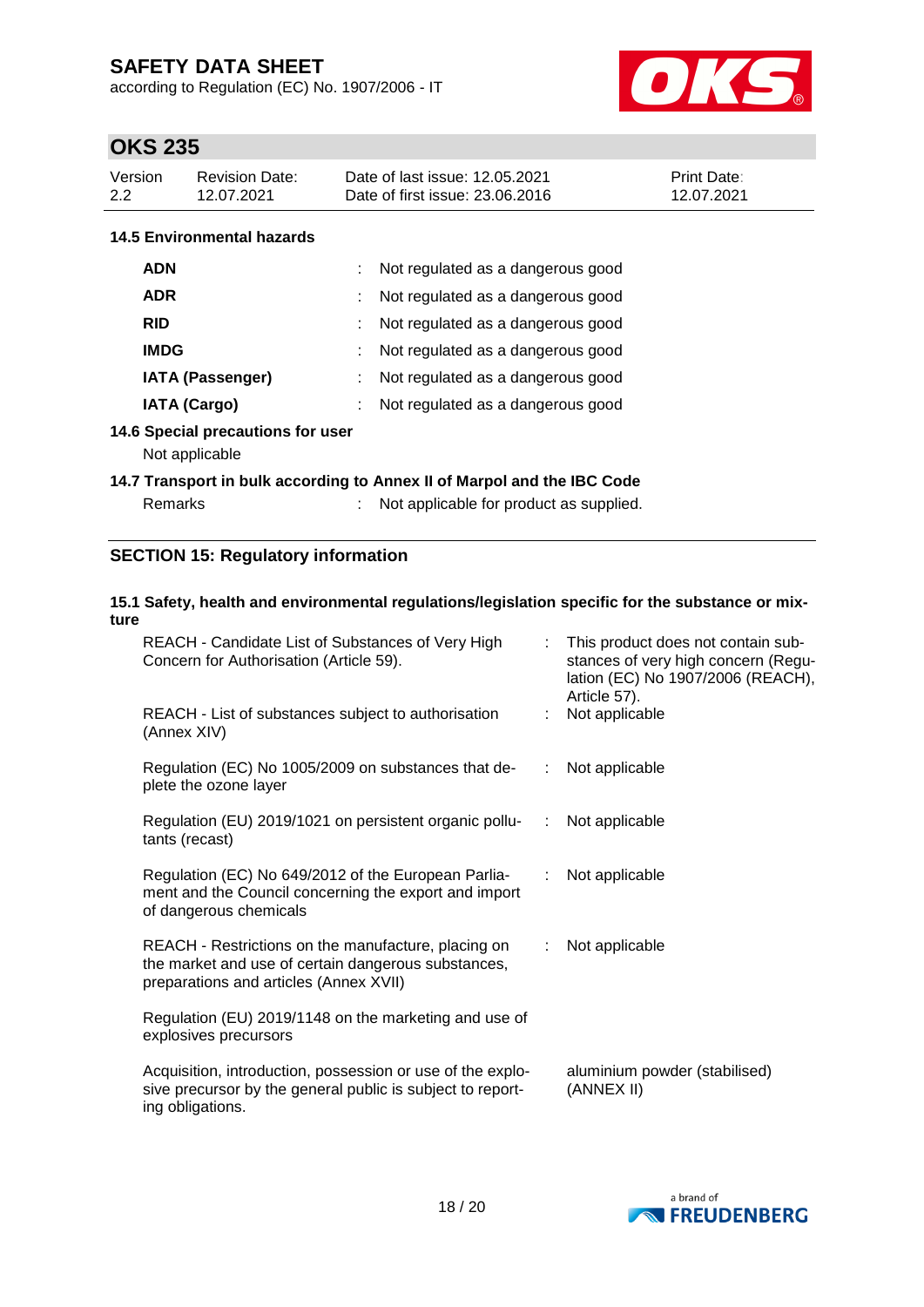according to Regulation (EC) No. 1907/2006 - IT



### **OKS 235**

| Version | Revision Date: | Date of last issue: 12.05.2021  | <b>Print Date:</b> |
|---------|----------------|---------------------------------|--------------------|
| 2.2     | 12.07.2021     | Date of first issue: 23,06,2016 | 12.07.2021         |

Seveso III: Directive 2012/18/EU of the European Parliament and of the Council on the control of major-accident hazards involving dangerous substances.

Not applicable

| Volatile organic compounds | Directive 2010/75/EU of 24 November 2010 on industrial  |
|----------------------------|---------------------------------------------------------|
|                            | emissions (integrated pollution prevention and control) |
|                            | Not applicable                                          |

### **Other regulations:**

Legislative Decree April 9,2008, 81 (Implementation of Article 1 of the Law of 3 August 2007, n. 123, concerning the protection of health and safety in the workplace.) and subsequent amendments

Legislative Decree April 3, 2006, n.152, (Environmental standards) and subsequent amendments

Legislative Decree February 6, 2009, 21 (Regulations for the execution of the provisions laid down in Regulation (EC) no. 648/2004 on detergents)

### **15.2 Chemical safety assessment**

This information is not available.

### **SECTION 16: Other information**

#### **Full text of H-Statements**

| H <sub>228</sub> | : Flammable solid.                                   |
|------------------|------------------------------------------------------|
| H <sub>319</sub> | : Causes serious eye irritation.                     |
| H335             | : May cause respiratory irritation.                  |
| H412             | : Harmful to aquatic life with long lasting effects. |

#### **Full text of other abbreviations**

Note L **interpretent in the classification as a carcinogen need not apply if it can be** shown that the substance contains less than 3 % DMSO extract as measured by IP 346 "Determination of polycyclic aromatics in unused lubricating base oils and asphaltene free petroleum fractions - Dimethyl sulphoxide extraction refractive index method", Institute of Petroleum, London. This note applies only to certain complex oil-derived substances in Part 3.

ADN - European Agreement concerning the International Carriage of Dangerous Goods by Inland Waterways; ADR - European Agreement concerning the International Carriage of Dangerous Goods by Road; AIIC - Australian Inventory of Industrial Chemicals; ASTM - American Society for the Testing of Materials; bw - Body weight; CLP - Classification Labelling Packaging Regulation; Regulation (EC) No 1272/2008; CMR - Carcinogen, Mutagen or Reproductive Toxicant; DIN - Standard of the German Institute for Standardisation; DSL - Domestic Substances List (Canada); ECHA - European Chemicals Agency; EC-Number - European Community number; ECx - Con-